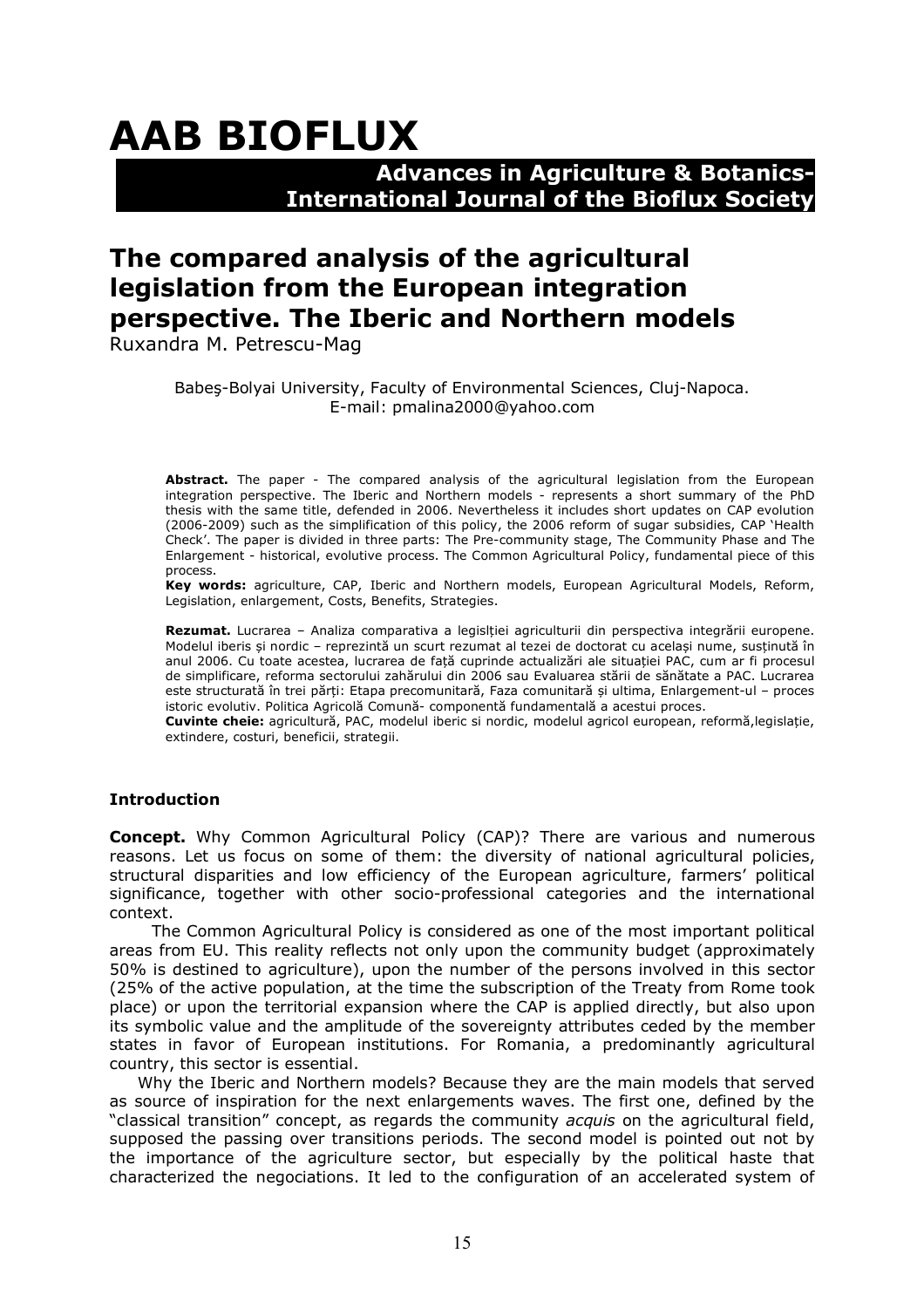discussions, as it was known that the integration will become a reality, being anyway easy to anticipate the result of referendum. In this second case, the importance consists in the fact that there were not transitions periods.

**Objectives.** The main objectives of the study were the following:

-Identification of some bench-marks from the economic historiography dedicated to the study of agricultural development and modernization within the context created by the interwar and after war situation, as well as within the context of the necessity for reconstruction and Western integration;

-Elaboration of conclusions regarding the CAP failures and achievements, as well as the impact of the successive accessions on this branch;

-Rendering some answers to the question: can one speak about an European agricultural model? If so, we will identify its main features;

-Highlighting CAP as an essential component of the EU expansion process and the comparative study of the Romanian agriculture: past, present and future;

-Complementary to these intercessions, there has been attempted the achievement of a real image of the agriculture's impact on the other political sectors: social and environmental politics.

**Results.** We have decided to approach aspects related to: the state of this sector during the pre-community period, in this sense referring to various markers from the economic historiography dedicated to agricultural development and modernization within the European context. A second stage is represented by the study of the communitarian phase, with all what the economic and political context of the Common Agricultural Policy appearance meant, the essential moments of CAP reform, the compared agricultural policies: the Iberic and Northern model, and last, but not least, we have analyzed the European agricultural model. The third large part of the thesis is dedicated to "Enlargement – evolutional historical moment. Common Agricultural Politics, essential component of this process". We have approached different aspects, among which: the reforms launched after 1990 and the direct consequences of reorganization, the economic and political context of the Romanian accession to EU, the legislative framework, the benefits and disadvantages of the accession process. Within the same context, we made reference to proposals related to solving the enlargement problems. I hope that the 18 chapters will offer the expected answers.

**Source of Information.** In order to comprise the tendencies appeared in the CAP and the Romanian agriculture evolution, I have consulted more than 150 publications (books, reviews, studies), tens of internet websites and last but not least, the documents existing in national Archives, those of the European Commission from Brussels or those from the information centers within the member states embassies in Bucharest.

Preceded by the master thesis entitled *"La historia y la evolución de la Política Agrícola Común desde la perspectiva de la futura ampliación de la Unión Europea"*, achieved within the University of Alcala de Henares (Madrid, Spain), the present work was elaborated during four years of study, period in which I undertook different research residencies in Spain, Belgium and Hungary.

**Present State of Research.** The studies regarding The Common Agricultural Policy are not recently. The large number of researches, studies and books published in the European Union, as well as in Romania, is the proof of the interest this field arouses. The amount of specialized publications belongs to the large field of debates regarding issues that wake up the interest at European level and not only.

**Acknowledgements.** I would like to thank Professor Doctor Nicolae Păun, who expressed his trust by giving me the opportunity to develop this project, Professor Philippe Burny, from the University of Agricultural Sciences in Gembloux, Belgium, who advised and coordinated me in this activity. I also thank my family for the understanding and support they have offered me all these years. I have a special gratitude for the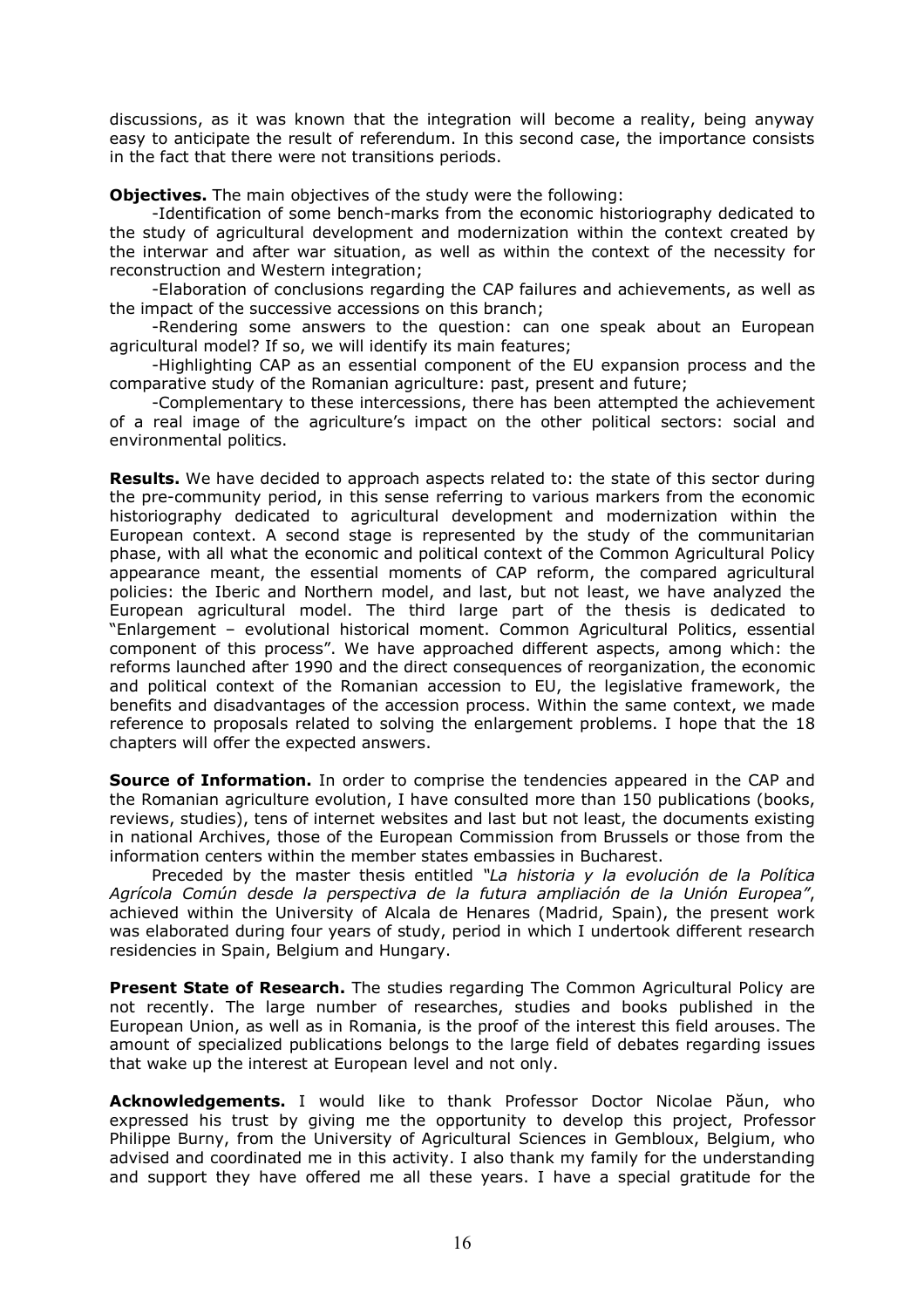referents of this paper for their kindness to participate to elaboration of the present paper. I am fully obliged to the Soros Foundation in Cluj-Napoca, to Central European University of Budapest and to the Agence Universitaire de la Francophonie for the offering me the opportunity to access different information sources.

In advance, I express my thanks to all those who will show interested in this paper and who will kindly express their observations on it.

#### **Summary**

*"Every significant historical event begins like an utopia and ends by becoming reality" R. N. Coudenhove-Kalergi<sup>1</sup>*

The thesis is structured on three main coordinates: the Pre-community stage, the Communitarian Phase and Enlargement-evolutional historical process. The Common Agricultural Policies, essential component of this process.

**Part I**. **The Pre-community stage** includes two chapters: "The interwar period: the model of industrial, agrarian Europe and reorganization of the West from the industrial perspective after the Great Crisis" and the "Agricultural problem in the West, after the Second World War, within the context of reconstruction and Westerner integration".

**Chapter I. The interwar period: The model of industrial, agrarian Europe and reorganization of the West from the industrial perspective after the Great Crisis.**  I have analyzed the situation of economy, especially that of agriculture, within the context of after war rehabilitation. As a result of the First World War, the economy was largely affected and the traditional markets were disorganized. For the first time in history, we are confronted with the situation of assisting to a total war, as the belligerent states go from an economy of peace to one of war, involving raw materials, human resources, materials exclusively for the military production. In such circumstances, the after war crisis has become "the heart of political and intellectual debates"<sup>2</sup>, while due to M. Keynes<sup>3</sup>, the states, headed by Great Britain, have discovered that the market automatisms can not retain unemployment, that state's involvement becomes indispensable.

As a result of the First World War, from 1920-1929 the economy went through several short-term crises, a crisis of reconvertion (1920-1921), and on a long-term basis, it is relevant a disruption of the monetary balances and economic-political hierarchies which have dominated the  $19<sup>th</sup>$  century. In agriculture, due to the slow rhythm of development, the gap against the progresses made in industrial production was relevant. The main reason of the slow increase was the insufficient mechanization, the modest capital investments which were not accessible to common farmers in the context of the agricultural taxes. As a remedy, the largest part of the governments set prices, adopted high taxes, adjusted the import by means of monetary quotas and controls, gave subsidies to stimulate the required type of production, promoted protective prices and established special credit lines. Generally, the crisis has exacerbated two of the negative components inherited from the First World War: the incomplete use of the production capacities and unemployment. The Crisis highlighted two major problems in the general

 $\overline{a}$ <sup>1</sup> R. N. Coudenhove-Kalergi, *Pan-Europa*, Editura Pro Europa, Târgu-Mureş, 1997, p. 13.

R. N. Coudenhove-Kalergi, also named "Europe's profet", the author, at the age of 29, of the paper Paneuropa, whose merit ist hat of having given a clear program to the European unification.

<sup>2</sup> Alfred Gosser, *Les Occidentaux. Les pays d'Europe et les Etats Unis depuis la guerre*, Paris, 1978, p. 22-23.

<sup>3</sup> See M. Keynes, *The General Theory of Employment. Interest and Money* (1936), Reprint, New York: Harcourt, Brace & World, Harbinger Books, 1965M. Keynes (1883-1946), brithish economist and banker, analyzed with acuteness his time's great social crisis, being an economist of genius. Due to him, the states, headed by Great Britain, discovered that market automatisms can not retain unemployment, that the state's intervention is absolutely necessary.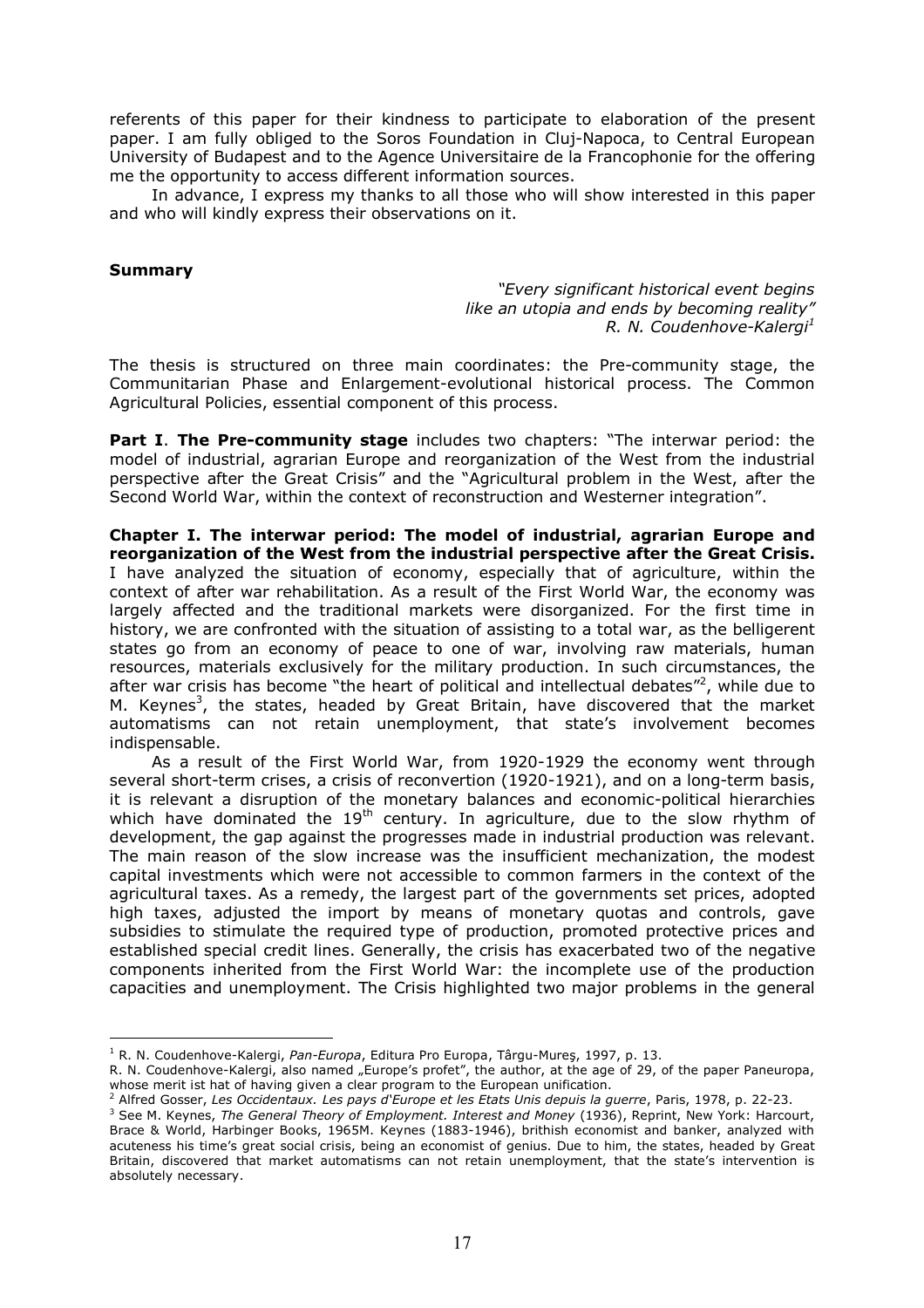economic plan: that of the outlets in industrial Western Europe and that of the agricultural overproduction in the South-Eastern part of the continent.

**Chapter II. The agricultural issues of the Occidental Europe after the war in the Western reorganization and integration context.** In this chapter I approached the relationships between Europe and USA in the context of after-war economic rehabilitation and the consequences generated in the European West by the Cold War and the politicalideological cleavage and not only.

**2.1. Common agricultural projects initiatives in the West.** In Western Europe there have been numerous attempts, more or less successful, to build interstates groups or unions of economic, political or military nature. By confronting the ideas referring to the Western-European integration the notions of cooperation – integration have progressively received a clear content. Between 1947-1952, several projects have been outlined to create some custom unions: FRANCITAL, FIBENEL, UNISCAN, without being materialized.

**Part II. The Community Phase.** The second part of the paper comprises six chapters.

**Chapter III. Interstates economic integration. Stages before the development of the Common Agricultural Policies. The Mansholt, Pflimlin, Charpentier, Spaak Plans**. I have analyzed the Mansholt Plan (the Dutch government proposed in November 1950, by the voice of Mansholt, a plan to organize a common market for the agricultural products), one of the "founding parents" of what would later become CAP. At the same time, the French government presented a project with a similar purpose - the Pflimlin Plan or the Green Plan. I did not omit the Charpentier Plan Analysis. They all suggest the main preoccupations of experts, politicians but also the public opinion for the relaunching of the agricultural sector. Next, there is present the role played by agriculture within the Treaty of Rome. Article 35 of the framework treaty established the CAP guidelines. The main principles of these politics were accepted and underlain by The Six during the Stresa Conference. They are also called CAP's golden rules<sup>4</sup>: market unity, community preference, financial solidarity.

**3.1. The Marshall Plan.** In the specialty literature, there are two significant plans in the evolution of the Western-Europe agriculture. These plans are famous both by the name of their initiators, and by their effects: the Marshall Plan and the Mansholt Plan. At the beginning of 1947, George Marshall has organized a team of experts, led by George Kennan<sup>5</sup>. Its task was to develop an ambitious strategy to economically redress Europe. In this context, there was elaborated the European Rehabilitation Plan, known especially as the Marshall Plan. Marshall expressed the support offer in the following conditions, avoiding any idea that U.S.A. would dictate the European politics: "…before the United States government continues its efforts to facilitate the situation and support the European World towards rehabilitation, there must be an agreement between European countries regarding the needs of the situation and the role that those countries will play, in their turn, to render an optimal effect to actions that will be taken by this government. It would be neither appropriate nor fair that this government assumes one-sidedly the elaboration of a program meant to economically straighten Europe. This is Europeans' job. The role of our country should consist in a friendly help…and the support

<sup>&</sup>lt;sup>4</sup> See A. Ledent, Ph. Burny, La politique agricole commune des origines au 3<sup>e</sup> millénaire, Les presses agrobomiques de Gembloux, Gembloux, Belgia, 2002, p. 40; J. Lomo de Espinosa, *La nueva política agraria de la Unión Europea*, Editura Encuentro Ediciones, Madrid, 1998, p.26; G. Popescu, *Politici agricole. Acorduri europene*, Editura Economică, Bucureşti, 1999, p. 42; Maria Vincze, *Politici agricole în lume – teorii şi realităţi*, Editura Presa Universitară Clujeană, Cluj-Napoca, 1999, p. 140; L. Zahiu, A. Dachin, *Politici agroalimentare comparate*, Editura Economică, Bucureşti, 2001, p. 199.

<sup>&</sup>lt;sup>5</sup> The initiative of elaborating the Marshall Plan belonged exclusively to the State Department, and it was supported both by President Truman, and by de Arthur Vandemberg, the leader of the Senate majority.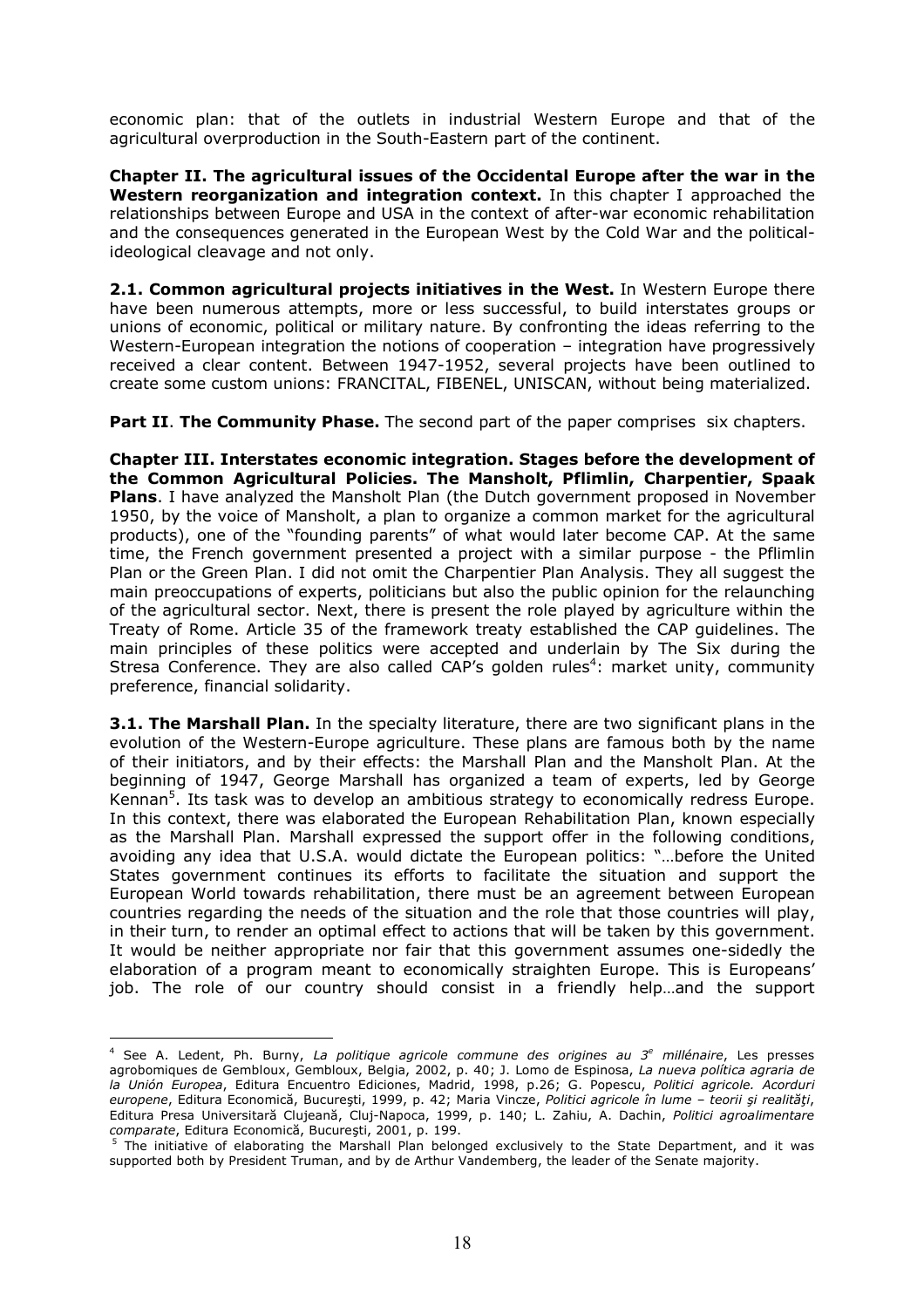subsequently offered to such a program insomuch as it would be practical for us to do that."<sup>6</sup>

By its connotations of economic rehabilitation, the American financial support helped the Western-Europe countries to shorten the reconstruction period which ended, in most specialists' opinion, in 1949, when most of the Western countries reached the production levels from 1936, thus passing to the phase of economical increase relaunch.

**3.2. The Mansholt Plan, the Pflimlin Plan, the Charpentier Plan, the Spaak Plan**. The Mansholt Plan which included about 300 pages stipulated the foundation of a Supranational Authority, whose proficiencies pertained to agricultural products. Some of its main objectives were the state protection control, the stabilization and price settlement. Adept of free trade, Mansholt initially wanted a market-oriented liberal CAP, which could have determine major structural changes in Western agriculture. These would have caused an increase of productivity and a decrease of unemployment.

**Chapter IV. The emergence of the Common Agricultural Policy (CAP) in the economical and political context. Achievements and failures.** CAP development, since the time of its enforcement (1958) until the '90s reflect the existence of the differences and sometimes of the conflicts resulted along the European integration process. Within this context, CAP appears as a symbol of European unity, getting the states involved in this policy to respect the objectives assigned in Rome. In Ralf Dahrendorf's opinion, former CEE commissary, as R.W Howarth recounts, "CAP is a little more than a tool of the Ministries of Agriculture to achieve in Brussels in the name of Europe, what one could not achieve for farmers, at national cabinet level" $7\,$ . The same author states that "CAP was created as a kind of business between the French and the Germans. CEE had to promote industrial free exchange in order to please Germany and to adopt a common agricultural policy to please France"<sup>8</sup>.

**4.1. CAP and the Treaty of Rome, subsequent evolutions.** The main factors leading to the inclusion of agriculture within the integration process were: diversity of the national agricultural policies, structural disparities and low efficiency of the European agriculture, farmers' political significance, and the international context. Consequently, European integration could not be achieved without agriculture. CAP is a legislative framework composed of a series of norms and mechanisms which regulate production, agricultural products trade in the EU; as the rural development becomes more and more important.

**Chapter V. The impact of the successive accessions upon the Common Agricultural Policy. From The Six to The Fifteen members.** This chapter approaches the EU enlargement issue from The Six members to the integration of Austria, Finland and Sweden, while in PART III the enlargement process is completed by the accession of Central and Eastern European countries. This enlargement establishes Europe's reunification.

**5.1. The British issue.** The first CEE enlargement in 1973 has changed the situation of communitarian agriculture. The negotiations with Great Britain, Ireland and Denmark have been attained in the context of custom unions recently perfected and of assuming international obligations regarding free merchandise circulation and capital movement. The delicate problem that was to follow the first months of negotiations was Great Britain's contribution to the budget of Community. As a result of the financial

<sup>8</sup> *Ibidem*, p. 15.

<sup>&</sup>lt;sup>5</sup> The initiative of elaborating the Marshall Plan belonged exclusively to the State Department, and it was supported both by President Truman, and by de Arthur Vandemberg, the leader of the Senate majority. 6 www.marshallfoundation.org/about\_gcm/marshall\_plan.htm

<sup>&</sup>lt;sup>7</sup> R.W Howarth, *Farming for Farmers? A Critique of Agricultural Support Policy*, In: "Hobart Paper", nr. 20, Londra, 1990, p. 15.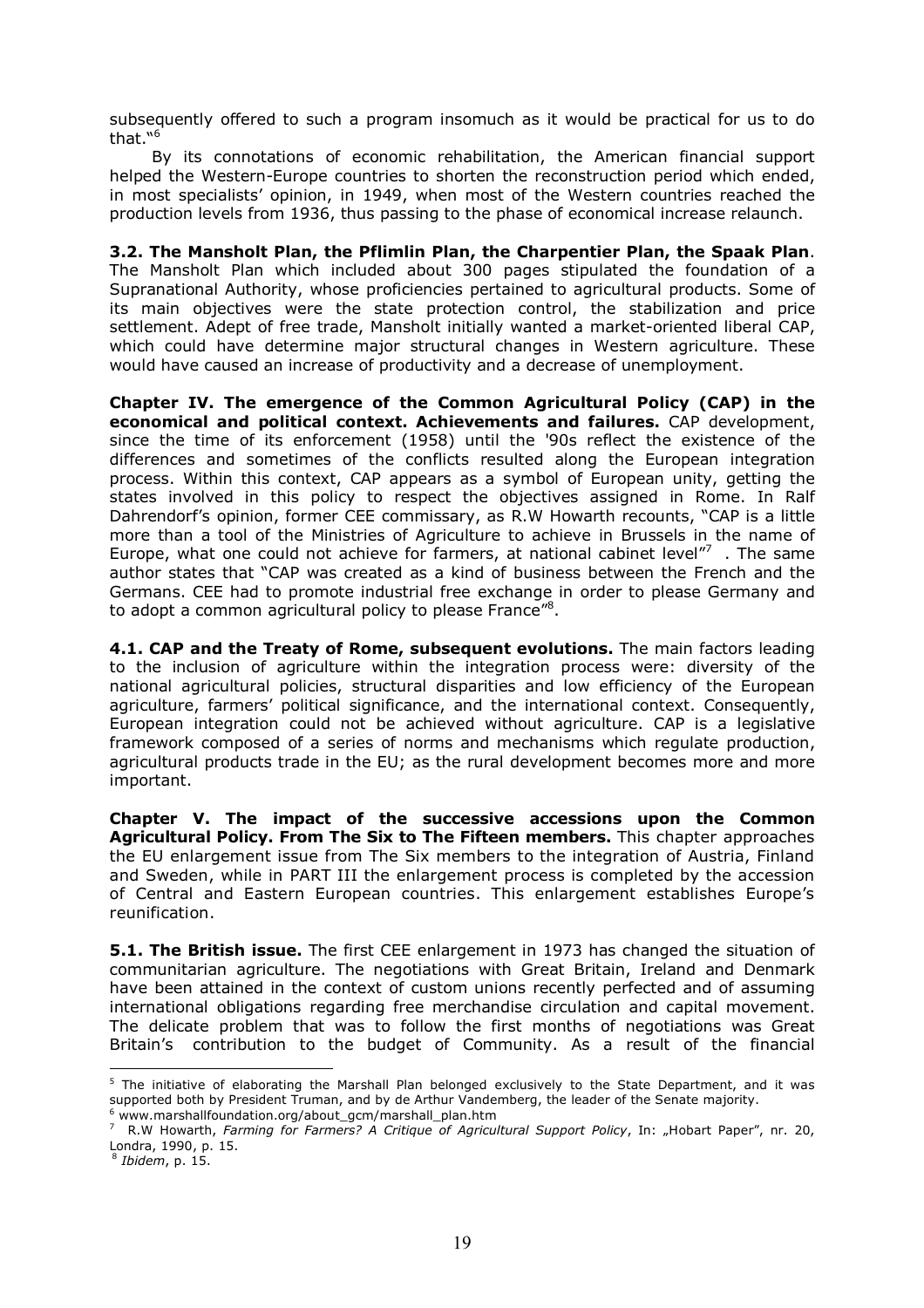arrangements for CAP's finance, conceived by the French, participation of the British will have to be completely disproportional as compared to national income dimensions.

#### **5.2. The Nine members become Twelve**

**5.2.1. The Iberic Model.** Spain and Portugal have asked accession to the Community in 1977, after the completion of Franco's and Salazar's political dictatorial regimes. The negotiations began in 1978, and the nine years of negotiations reflected the difficulties involved by the accession of the two poor states, with predominantly agrarian economies. The position of these countries towards Spain's accession was resumed by a declaration of French farmers' organization, published by the Young Farmers' National Council: "Spain's accession is a mistake for all of us…the conditions in which Community enlargement would be in Europe's benefit are not real … when a boat is sinking, it is preferred not to take any others passengers on bord"<sup>9</sup>. The Nine's preoccupation was so intense that a special monitoring system was installed - *The Supplementary Trade Mechanism.* This will play the role to control the trade between Spain, Portugal and The Nine, regarding the products considered "sensitive". Thus, there is no wonder that for the period 1984/1985-1988 the agricultural products exports of The Ten towards Spain have grown with more than 245%, while the exports of Spain towards The Ten have grown only with 57%.

**5.3. The Northern Model.** On the first of January 1995, the European Union experienced a new enlargement, as a result of Austria's, Finland's and Sweden's accession. This enlargement meant an increase of the communitary GDP with 6,9% and of the population with 6%. In conclusion, the three new entered states were richer than the communitary average, and the institutional and social structure corresponded to some well-developed countries.

**Chapter VI. Key moments of the CAP reform.** It approaches aspects regarding the agricultural issue within the GATT negotiations rounds, the MacSharry Reform, the 2000 Agenda and last, but not least Medium Term Review of the 2000 Agenda. CAP reform is an important step in building a more effective European Union that wins and maintains the support of its citizens.

**6.1. Agricultural issues in the framework of the GATT negotiations and the MacSharry Reform.** CAP began to take shape with the Stresa Conference and with the Mansholt Plan, becoming thus an authentic communitary embryo, conducted by the Council, so that the end of the transition period (January  $1^{st}$  1970), the most important part of the CAP cooperation was already achieved. On the other hand, we should not ignore the fact that U.S.A. wanted to negotiate the problems raised by CAP, on their own territory, that of the  $GATT^{10}$  negotiations.

In order to correct the differences from the international commercial system, on the 20 of September 1986, in Punta del Este (Uruguay), there was convoked a new meeting for multilateral trade negotiations, entitled "The Uruguay Round". The discussions seemed to be extremely difficult.

After years of protractions and numerous negotiations, The Twelve, in reality just eleven (Italy did not wish a Reform) have come to a global agreement on the  $21<sup>st</sup>$  of May 1992. In 1991, the Commission, headed by Ray MacSharry, the European commissary for agriculture, presented two debate documents regarding the development and future of CAP. The MacSharry Reform brought a new approach of the public involvement in agriculture, but keeping the principles on which CAP has worked for 30 years. It was estimated that the MacSharry Reform has reached its objectives, concurring with the requirements of the European agriculture. The echoes of this reform in the specialty literature did not hesitate to show. M. Vincze adds "it is indubitable that the MacSharry

 $\overline{a}$ 9 J. Rodriguez, *Spain: The Agriculture Sector,* In: vol. J. Sаmpedro şi J. Payno, *The Second Enlargement of the European Community: A case Study of Greece, Potugal and Spain,* Macmillan, London, 1983, p. 210-221.

 $10$  Romania is a GATT member since 1971.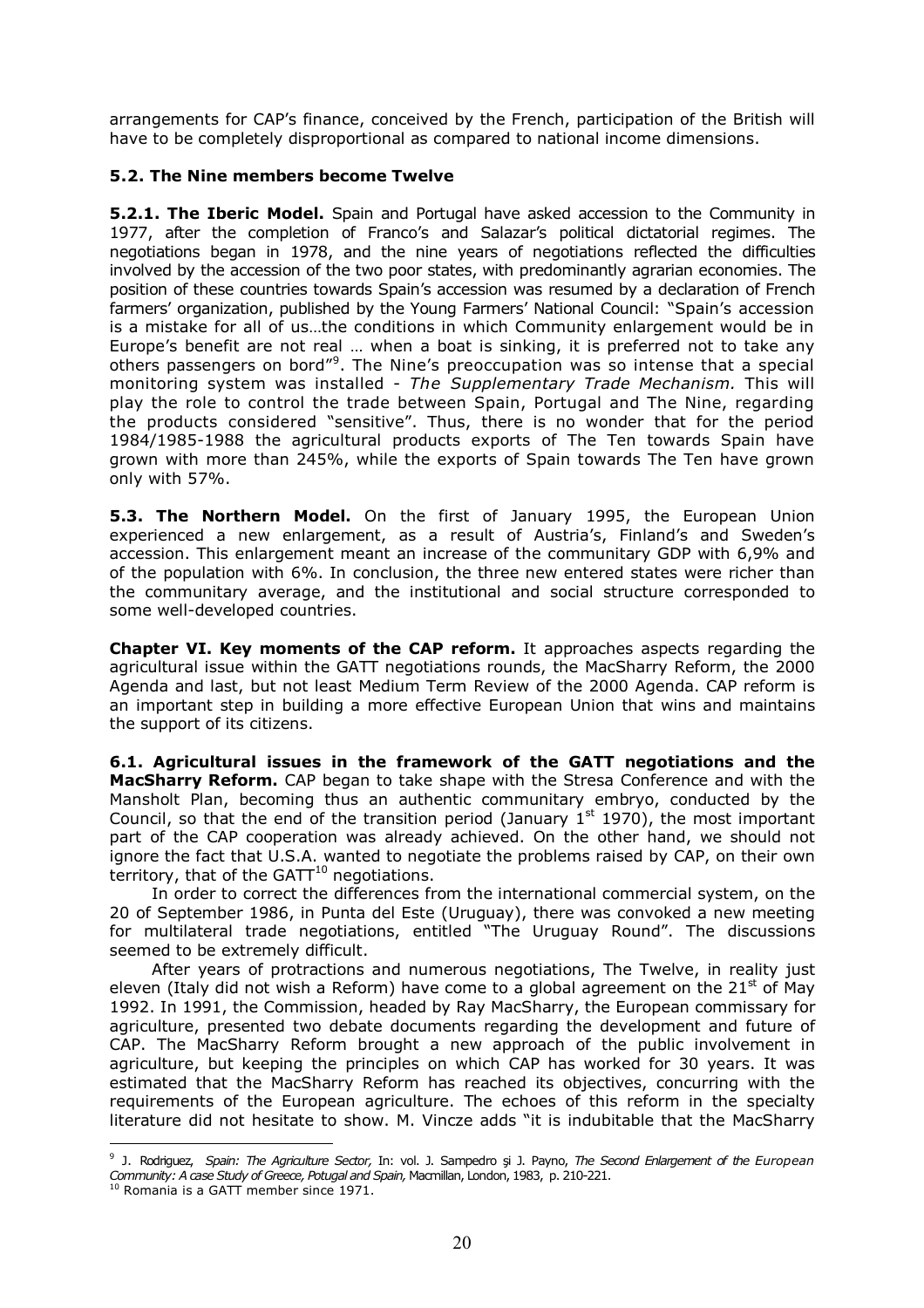reform of the Common Agricultural Policy represented a radical change, by the tendency of cutting out the prices policy from the income policy and by the proximity of the internal prices of the international ones $^{\prime\prime 11}.$ 

**6.2. The CAP reform in the 2000 Agenda.** Ulterior events – international evolution, European enlargement towards the Center and East, budget restrictions induced by the preparation of monetary union, enhanced competitivity of the products coming from tertiary states and new negotiations rounds of the Worldwide Trade Organization resulted in changing, once more, the CAP. Thus, "a reform of the reform" became shortly a necessity. The 2000 Agenda – For a More Powerful and Expanded Union, was a step in that direction. The 2000 Agenda, published in July 1997 by the European Commission, offers the answer to the  $21<sup>st</sup>$  century challenges. The document is divided in 3 sections dedicated to: Preparing the EU enlargement<sup>12</sup>; Solution to future economic and social challenges induced by this enlargement; A new financial plan for the 2000 – 2006 period.

To EU, the CAP reform is not just a simple exercise. The CAP impact and each change that might come up, will affect the entire communitary agriculture. These reforms refer not only to production, but also the legitimate political objectives, like, for example, environmental protection, landscape preservation, animal welfare, rural area viability.

**6.3. Why was the CAP reform necessary at that moment?** As a result of a double political compromise (internal between France and Germany and external towards the U.S.A.) and adapted to farmers' situation in the '60's, CAP presented even from the beginning a series of generative limits and conflicts. The subchapters discuss the internal and external conditions which led to CAP reformation, without neglecting the social, political and economical aspects which set the ground of such changes.

**6.4. "Towards sustainable farming" – Presentation of the CAP mid-term review.** The next summit on the identification of achieved progresses was the mid-term Review of the 2000 Agenda. In a speech held on the 10*th* of July 2002, regarding the mid-term CAP assessment, Franz Fischler said: "The Commission adopted today the mid-term review, trying to bring the Common Agricultural Policy closer to farmers, consumers and tax payers...The Commission has reached the conclusion that CAP has to be changed, not only to comply with nowadays modern society, but also to better serve the needs of European farmers"<sup>13</sup>.

**6.5. The consequences of the 2003 CAP reform upon the candidate states and the perspectives of the European agriculture in the international context.** In September 2003, a new legal framework was adopted, regarding the CAP reformation. The main objective of this reform is that of ensuring a better balance in sustaining and reinforcing the rural environment by transferring some funds from the first CAP pillar – Agriculture, towards the second pillar – Rural development.

**6.6. The perspectives of the CAP reform.** It approaches the possible consequences that the reform might have in 2003 on the future EU members.

 $\overline{a}$ <sup>11</sup> M. Vincze, *op.cit*, p.154.

<sup>&</sup>lt;sup>12</sup> The 2000 Agenda opened the reflexion process on the structural changes imposed by the new realities of a more integrated union at economical, political and safety level. The European Commission's consents regarding the associate countries from Central and Eastern Europe, highlighting their level of preparedness in meeting the accession criteria, have built a realistic and objective basis for initiating the negociations process and accession to EU.

<sup>13</sup> http://europa.eu.int., *Towards sustainable farming – Presentation of the CAP mid-term review*, p.1.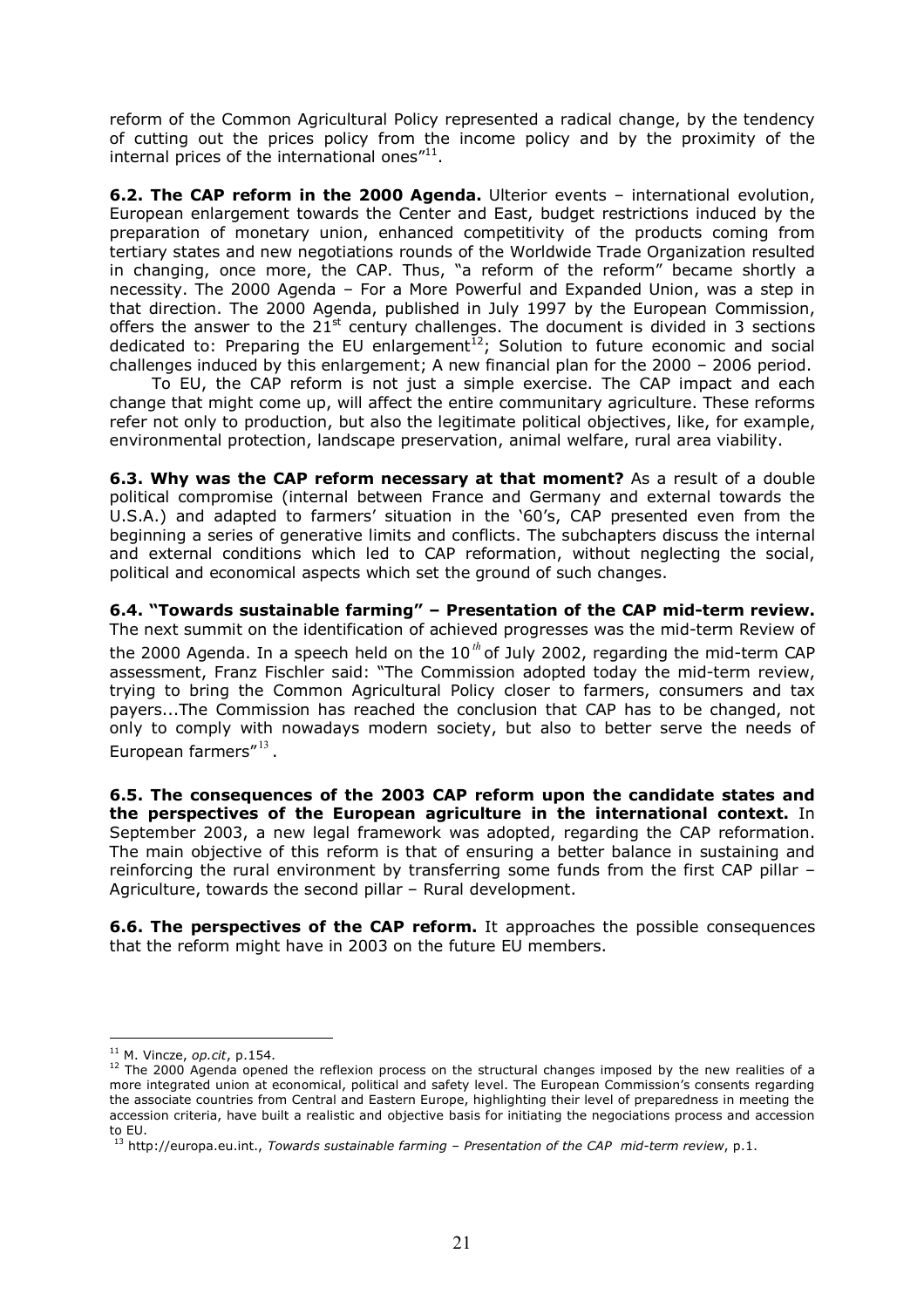**6.7. CAP today: 2006-2009. Trends.** The 2003 reform represented the basis of the future development of the CAP. Since 2003, two important events occured in CAP evolution: a) the reform of sugar subsidies. This reform of the EU sugar regime was adopted in 2006. The guaranteed price of sugar was cut by 36%, following protests from developing countries seeking to export sugar to the EU. The European Commission wants EU sugar producers to cut their output by 6m tons by  $2010^{14}$ ; b) 'Health check' of the CAP reform, in 2008. Among a range of measures, the agreement abolishes arable setaside, increases milk quotas gradually leading up to their abolition in 2015, and converts market intervention into a genuine safety net. Ministers also agreed to increase modulation, whereby direct payments to farmers are reduced and the money transferred to the Rural Development Fund. This will allow a better response to the new challenges and opportunities faced by European agriculture, including climate change, the need for better water management, the protection of biodiversity, and the production of green energy. Member States will also be able to assist dairy farmers in sensitive regions adjust to the new market situation<sup>15</sup>. The EU Council of Ministers adopted on 1 December 2009, a regulation linked to the Common Agricultural Policy 'Health Check'. It mainly concerns necessary technical adaptations for the smooth implementation of the new 'health check' rules. These adaptations make it possible, for example, to guarantee a coherent approach to the implementation of rules relating to farm payments in certain vulnerable sectors (sheep, goat and bovine meat) and to take up a provision resulting from the previous regulation and omitted in the 'health check', which provided that farmers should not be able to benefit from exceptional income resulting from direct payments<sup>16</sup>.

One of the most important challenges CAP stakeholders are confronted with is the simplification of the CAP. This intercission took shape in March 2009, when Commission adopted a Communication on Simplification of the CAP<sup>17</sup>. An impressive number of CAPrelated simplification projects have been completed over the last couple of years. The Communication takes stock and provides an overview of what has been accomplished since the adoption of the 2005 Communication. The communication explores paths to further simplification actions in the future. Since 2005, European Commisssion has been accomplished a series of targets related to a simpler CAP. These of activities can be qualified as either technical or policy simplification. As it is presented in COM(2009) 128 final<sup>18</sup> from technical point of view we mention some initiatives such as:

Cleaning up agricultural rules: in February 2009, EC adopted a Communication removing 240 obsolete agricultural legislative acts adopted before 2007, action which is part of the Commission's drive to reduce the regulatory burden and red-tape of the Common Agricultural Policy.

A Single CMO regulation (see for details Regulation (EC) No 1234/2007, it groups together all the sectoral common organisations of the market and replaces 45 Council Acts.)

State aids: in 2007 the Commission adopted a Regulation increasing the de minimis threshold of support that can be given by Member States in the agricultural sector. When the measure complies with the conditions set out in the de minimis regulation, it is not considered a state aid and therefore no notification is required. These changes led to a reduction of the number of relevant legal instruments from six to three<sup>20</sup>.

Sharing best practices.

From CAP political related action view, we think of:

2006 Sugar CMO reform

http://europa.eu/rapid/pressReleasesAction.do?reference=IP/08/1749&format=HTML&aged=0&language http://www.europolitics.info/council-adopts-amendments-linked-to-cap-health-check-art256409-10.html Commission of the European Communities, COM(2009) 128 final, *Communication from the Commission to the European Parliament and the Council, A simplified CAP for Europe- a success for all,* Brussels, 18.3.2009

 (available at http://eur-lex.europa.eu/LexUriServ/LexUriServ.do?uri=COM:2009:0128:FIN:EN:PDF, last view 1.12.09)

 $\overline{a}$ <sup>14</sup> http://news.bbc.co.uk/2/hi/4407792.stm

<sup>18</sup> *Ibidem,* p.4,5.

<sup>20</sup> *Ibidem,* p.4.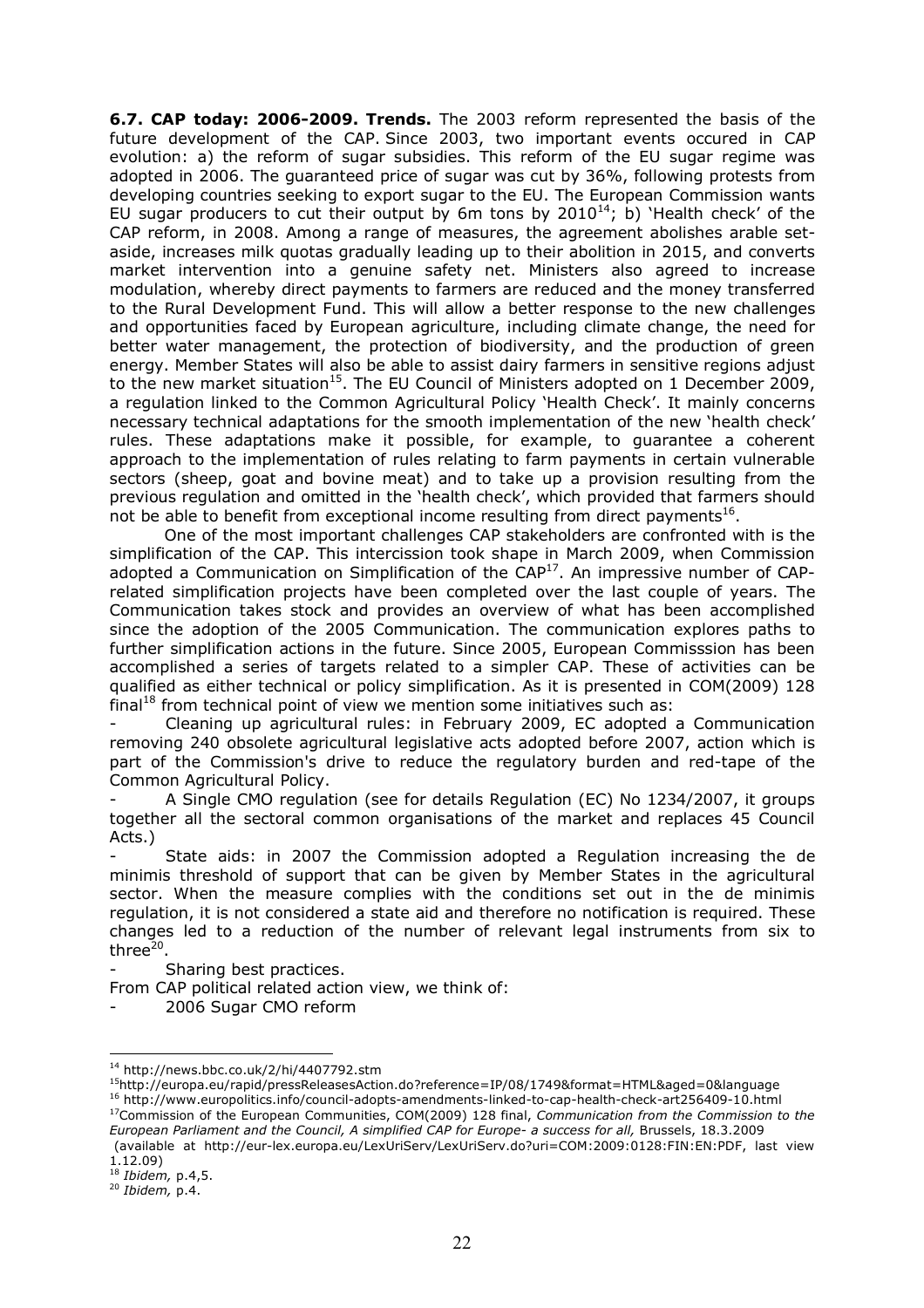Single Payment Scheme which included, in 2007, landscape elements (ex. hedges and walls) into the surface eligible for direct support and several modifications following the adoption of the cross-compliance report

Impact assessment and evaluation: since 2005, 8 impact assessments have been carried out for all significant reforms of the CAP, as for example for the wine and fruit and vegetables reform and the Health Check. The impact assessment tool allows for an ex ante assessment of administrative costs, identifying and assessingproblems, formulating solutions and comparing the impact of these solutions. Thisrenders the legislative process more transparent $^{21}$ .

On the basis of first results of the measurement exercise one can expect the objective of a 25% reduction of administrative burden in 2012 to be met. Available estimates suggest that the burden in the area of direct payments will be reduced by at least EUR 1 400 million $^{22}$ .

The CAP was a battleground in the dispute over the EU's 2007-13 budget. Voices say that CAP costs too much and benefits relatively few people. According to the European Commission, the CAP is the only policy funded totally from the EU budget. The current overall funding package for the CAP was fixed from 2007-2013. More subsidies will be transferred to rural development and conservation, further reducing the traditional EU incentives for farmers to produce. In 2009, 73.3 % of agricultural expenditure (EUR 41.1 Billion) were distributed to farmers as income support. From a total of Euro 133.8 billion, 31% went to Natural resources, that include Environment, Agricultural expenditure and direct aids, Rural development and Fisheries (see Table 1). Moves towards further modernisation and simplication are underway: removing restrictions on farmers is necessary to respond to growing global demand for food, while respecting strict environmental guidelines.

Table 1

| Expenditure estimates for EU policies | <b>Budget</b> | Change from |
|---------------------------------------|---------------|-------------|
| (in billion EUR)                      | 2009          | 2008        |
| Natural rural resources               | 56.1          | 1.0%        |
| - Environment                         | 0.3           | 18.8 %      |
| - Agricultural expenditure and direct | 41.1          | $0.3\%$     |
| aids                                  |               |             |
| - Rural development                   | 13.7          | $2.6\%$     |
| - Fisheries                           | 0.9           | 0.3%        |

#### European Union - budget 2009 in figures

**Source:** European Communities, EU budget 2009- Sustainable development and innovation at the core of the EU budget, 2009, Ofice for Oficial Publications of the European Communitie, Luxembourg, p.3.

It is clear that the policy should be reviewed before the next period. The debate on the CAP post 2013 will mainly focus on the need to have a strong EU policy for agriculture and rural development<sup>23</sup> which will: address concerns about food security while the world's population is rapidly increasing; ensure good land management of our EU territory, 80% of which is covered by farming and forestry; help us tackle the problem of climate change: farming will have to cut its emissions as well as adapt to the effects of climate change;support balanced development in our rural areas where more than half the EU's population live.

**6.8. The EU contribution to the international trade with agricultural products<sup>24</sup> .**  Presents the trade relationships between the U.S.A. and EU, the European –

 $\overline{a}$ <sup>21</sup> *Ibidem,* p.6.

<sup>22</sup> *Ibidem,* p.13.

<sup>&</sup>lt;sup>23</sup> http://ec.europa.eu/agriculture/cap-post-2013/index\_en.htm

<sup>24</sup> See Eugène Leguen de Lacroix (coord.), *Politica Agricolă Comună pe înţelesul tuturor,* Comisia Europeană, Direcția Generală pentru Agricultură, Octombrie 2004, Bruxelles, p. 26-27.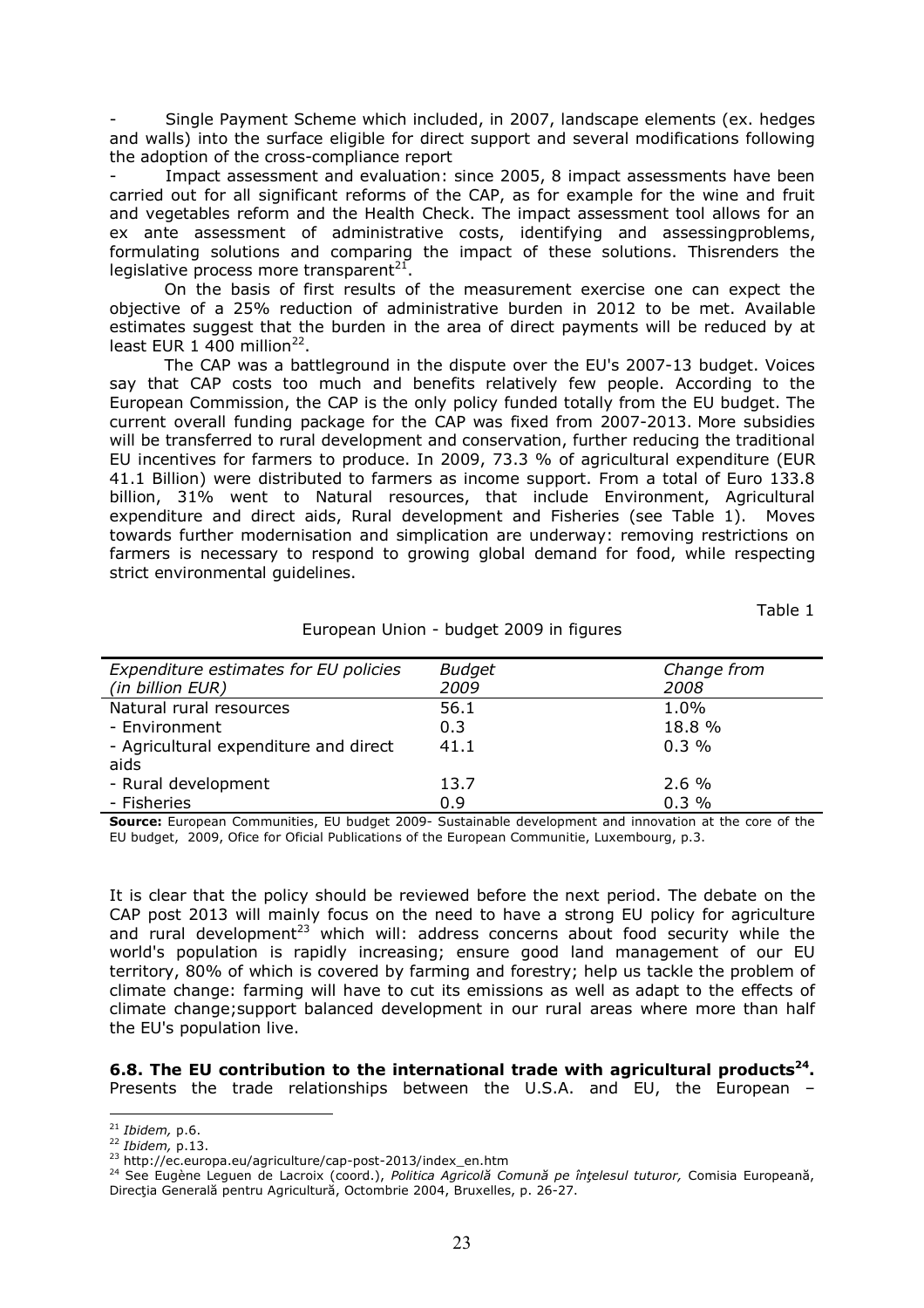Mediterranean Partnership, Association agreements with CAP etc. and, on the whole, the EU contribution to the global agricultural products trade. In international trade negotiations, the EU has offered to cut all export subsidies from 2013, as long as other countries reciprocate by lowering tariffs on industrial goods. Big cuts in import tariffs were discussed in the latest trade round, but no breakthrough was achieved<sup>25</sup>.

**Chapter VII. CAP present state. The CAP support mechanisms. How much do we pay for the CAP?** The Common Agricultural Policy has the scope to develop a modern agricultural system that ensures a fair existence level to rural population, markets' stabilization and ensuring the supply at reasonable prices for consumers.

**7.1. Present state.** I have followed which are the two pillars of this political sector: the first, that of the Common Market Organizations (CMO), refers to common regulatory measures of integrated agricultural products market operation. The second, that of rural development comprises structural measures, regarding harmonious development of rural areas, from the point of view of social aspects, of activities' diversity, of products' quality and of environmental protection.

**7.2. How much do we pay for the CAP? The funding of the CAP measures.** To the question "How much do we pay for the CAP?" we began with the main financing sources of the agricultural sector, focusing also on the budgetary implications of the latest EU enlargement, as well as Romania's and Bulgaria's accession in 2007. We have also considered the analysis of the budgetary control on the CAP cost from the EU multiannually budget perspective.

**7.3. The CAP institutional "actors".** The institutions involved in CAP's operation are: the Ministers' Council and the European Commission, the entire legislation of the European Commission related to CAP – but not all the legislation regarding agriculture, food industry, environment – was elaborated based on the stipulations of the 43(2) Article of the Treaty of Rome, which states: "The Council, based on the Commission's proposal and after consulting the European Parliament…with qualified majority…will be able to emit regulations, directives, decisions…". Thus, the role of the Council and of the Commission in elaborating the CAP legislation is essential, while the European Parliament plays only a formal role.

**Chapter VIII. The European Agricultural Model.** In this chapter, we have identified the features of the Common Agricultural Policy.

**8.1. The CAP characteristics.** The special importance of CAP within the community reconstruction is reflected by some distinct elements, highlighted and debated in the specialty literature: it is an integrationist policy by excellence; a consumer of large financial resources; manifests a high degree of vulnerability to lobbying pressures etc. For example, Calvo Francés<sup>26</sup> considers that the negative elements which accompany the CAP profile refer to the following aspects: it is unproductive, unjust, anti-ecological, anacronyc<sup>27</sup>, antisocial and antirural, representing a source of conflict among states.

**8.2. Issues, trends and challenges.** We witness a dynamic process, of reassessments at community level, in which agriculture asks, as before, for financial support and help from the public authorities, if, of course, one wants to follow such a direction. The European farmer wants to be not only a producer of agricultural products, but also a keeper of the collective values accumulated along the years. CAP had to be redefined in order to generate citizens' food long and mid-term safety. From this perspective, there was accepted by all the stakeholders involved that it is very urgent to establish the

<sup>25</sup> http://news.bbc.co.uk/2/hi/4407792.stm

<sup>26</sup> Cf. Calvo Francés, *La PAC: Politica Agricola Comunitaria. Agricultura y Soberania Agroalimentaria*, lucrare prezentată cu ocazia Seminarului Internaţional FEMTAA, Madrid, 2001.

<sup>27</sup>M. Luţaş. S. Câlea, *Economie Europeană,* Editura Imprimeria Ardealului, Cluj-Napoca, 2005, p.78.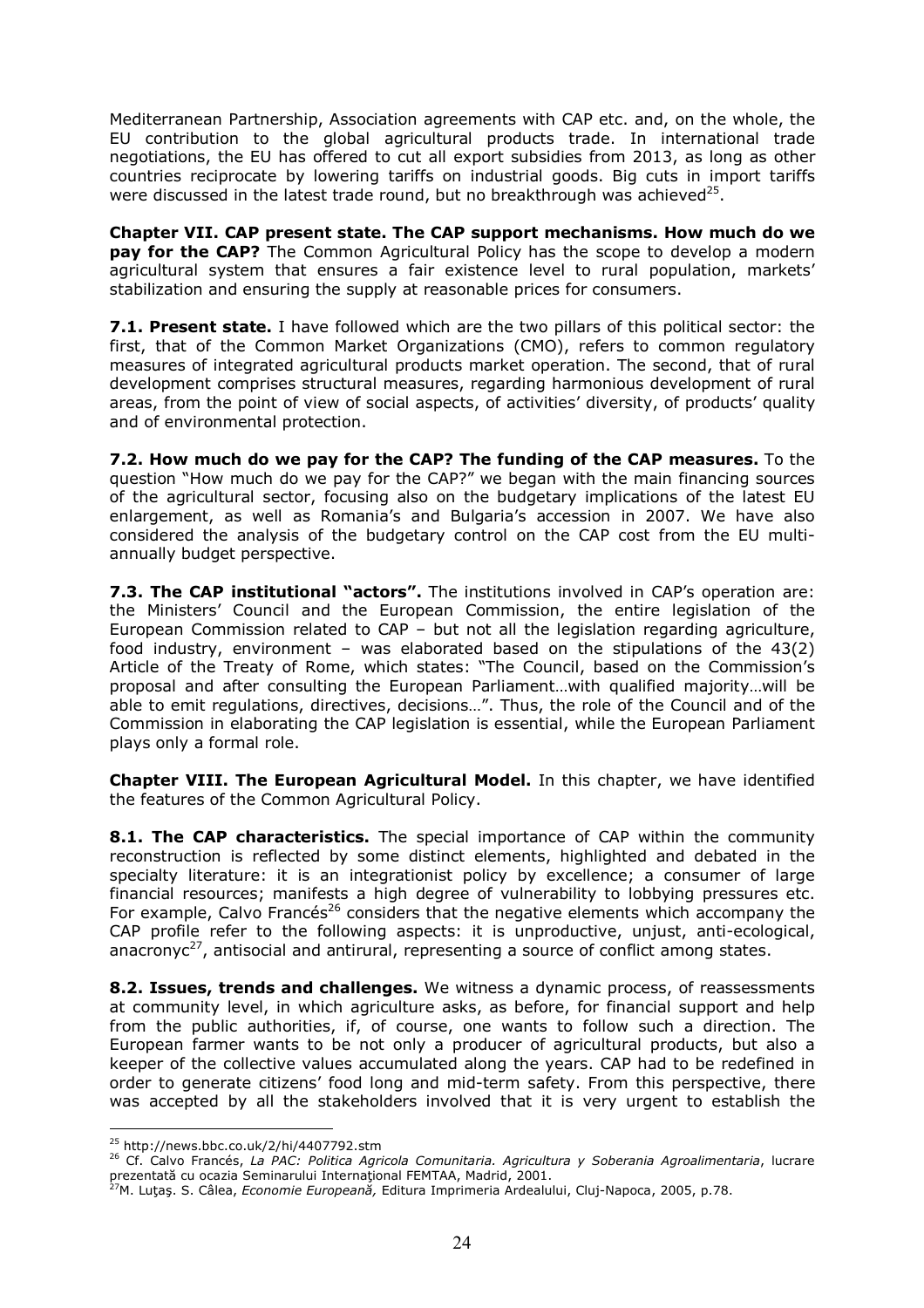guidelines on which the future could be shaped, not only for the farmers, but also for the entire EU rural world.

#### **PART III: Enlargement - historical, evolutive process. The Common Agricultural Policy, fundamental piece of this process.**

**Chapter IX. Evolution of the Romanian agriculture in the first and second decade after the national unification.** The Romanian economy evolution during the first two decades (1919 - 1938), from the unification of our country, took place in different circumstances, determined both by the external situation and by the political and economical internal context. Therefore, in he context of an unstable property regime, there could not be achieved a real progress in agriculture. Nevertheless, it was considered that the first essential cause of the retarded state of agriculture is the priceinterest balance which prevailed during this period. The second cause of the agricultural regress was the usury.

**Chapter X. Romania and the Agrarian Reforms: 1921 and 1945. Similarities and differences.** "In the development of the Romanian agriculture, the turning periods were represented by the periodic agricultural reforms. They were induced by internal policy situations, by conjuncture factors, as well as by the evolution of the international situation"<sup>28</sup>.

**10.1. The 1921 Agrarian Reform.** In proclaiming the reform in 1921, all the political forces expressed their consent, including the conservators, who initially rejected the idea; at the end they adopted a flexible attitude, as a result of the increasing social unrest. Instead of producing the expected effect, that of the state development and modernization, the expropriation and land reforms have contributed to a slow evolution of the agriculture. The agrarian reform from 1921 was often disputed, based on the reason that it did not create a category of farmers with a real economical potential. One of the greatest deficiencies of the reform was the spreading into too small properties, "dwarfs", as they were called in the historiography of that time, of up to 5 hectares, economically not viable. By land reform, the old policy of past short-sightedness was continued, consisting in giving some small pieces of land to peasants, without taking into account whether they were sufficient or not for a reasonable agriculture and for an independent peasant."<sup>29</sup>.

**10.2. The 1945 Agrarian Reform.** The problem of agriculture was discussed again in the fourth decade. The argument was that expropriation and land reform had not proved yet their efficiency within the reform in 1921 and because of the great crisis effects. The agrarian reform in 1945 has completed in a much shorter period of time, of only four years, as compared to that of 1921. Both laws of agrarian reform enabled the creation of state and public interest deposits, model farm, on some part of the expropriated lands, etc.

**Chapter XI. The forty years of collectivism. The Sovietic model and the national directions.** Regarding the 40 years of collectivism, we should not forget that, from the historical point of view, the agricultural structure of the Central and Eastern Europe belonged to "the Europe of great domains". For this reason, the agrarian reforms put into practice beginning with the interwar period had as purpose the partition of the great agricultural exploitations and their distribution to the peasants not owning any land, as well as the restart on capitalist principles based on individualism, initiative, market, etc. The collectivization policy, apart from the huge step back as compared to the interwar

 $\overline{a}$ <sup>28</sup>M. Vincze, *Politici agricole în lume. Teorii şi realităţi*, Editura Presa Universitară Clujeană, 1999, p.209 apud Şt. Costea şi col., *Agricultura românească. O perspectivă istorico-sociologică*, seria Sociologie, Editura Ararat, 1996. <sup>29</sup>Dumitru Şandru, *Reforma agrară din 1945 în România*, Editura Institutului Naţional pentru Studiul Totalitarismului, Bucureşti, 2000, p. 19.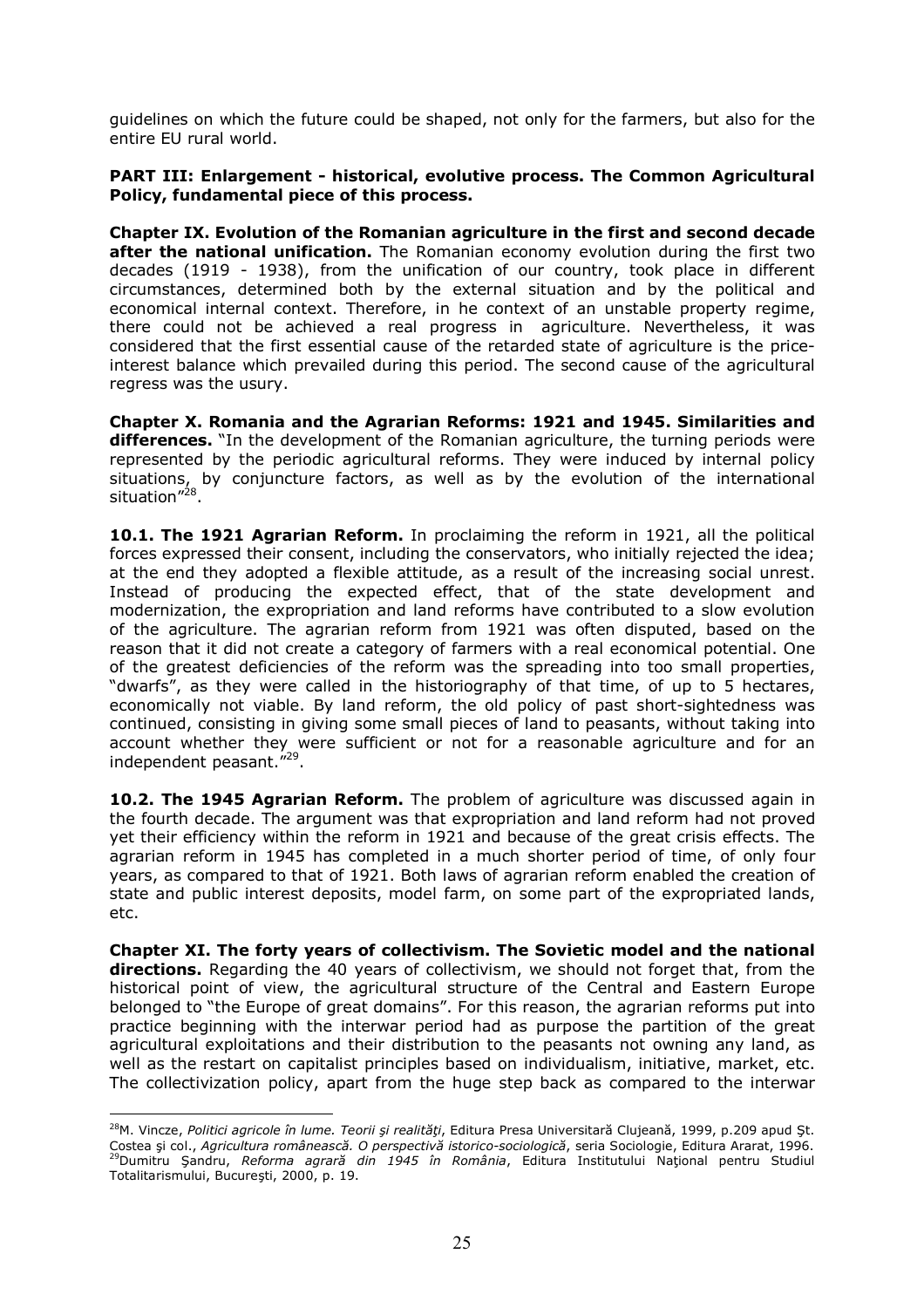period, has experienced two stages: the first is a classical agrarian reform, and it is the stage dedicated to redistribution of land. The second refers to the collectivism itself. There were developed two new types of production, that of the agricultural cooperatives and state farms. In Romania, in the years before 1989, there were three types of agricultural production entities: the state farms, agricultural cooperatives and small producers, especially in the hill and mountains regions.

The agrarian situation of the Central and East Europe in 1945 until 1985, when the essential changes have begun, leads us to one conclusion, that is, that the collectivist system represented an macro-economical and macro-social experiment unprecedented in the history of mankind, which proved that bankruptcy was powerless, as well as material, professional and moral degradation of peasantry and the transformation of agriculture form an economical market system into a subsistence subsystem at national level. In this context, the process of redefining the agriculture in the Central and Eastern European countries proves to be very complex and long lasting<sup>20</sup>.

**Chapter XII. Historical, political and economical context of the enlargement process and its consequences for the CEECS' agriculture (CEECS - Central-East European Candidate States). Pre-accession strategy and instruments.** Central and Eastern Europe was scene where the accession theme was debated, especially after 1989. In this geographic-political space, during that period, we witness the disintegration of the communist system. The political European landscape changed dramatically during the last 50 years, form the beginning period, when Europe, the former center of entire worldwide policy was divided along the Iron Curtain between the East forced to enter in the soviet block and the West still under the American protection $^{31}$ .

**12.1. Pre-accession strategy and instruments.** We have analyzed the implications that the signing of the EU Association Agreement<sup>32</sup>, for the subsequent evolution of relationships between our country and the European Union. The purviews of the Association Agreement are completed by the White Carta  $(1995)^{33}$ , which is by excellence a pre-accession instrument. On the 29<sup>th</sup> of May 1997, Romania has ratified the Agreement which decided the accession to the Central European Free Trade Agreement – CEFTA<sup>34</sup>, signed in Bucharest on the 12 of April 1997. Another essential aspect in the process towards the EU integration was represented by Romania's National Economical Development Strategy<sup>35</sup> and the Operational Measures Plan<sup>36</sup>.

**Chapter XIII. The agrarian reforms after the `90s. Direct consequences of the reforms` implementation.** The year 1989 marked the end of historical stage. The agriculture, an essential part of economy and society, was one of the sectors subjected to reorganization, lacking the strategical vision.

**13.1. The direct consequences of the reforms' implementation.** The immediate consequence of reorganization, otherwise present in most of the Central-Eastern countries, was the low level of agricultural production. Some authors $37$  consider that the

 30 See Elena Sima, *Noile structuri agrare şi afirmarea potenţialului productiv",* In: "Tribuna Economică", nr. 26/2001, p. 22.

<sup>31</sup> See N. Păun, A. C. Păun, G. Ciceo, *Europa unită, Europa noastră,* Editura Presa Universitară Clujeană, Cluj-Napoca, 2003, p. 285.

 $32$  Romania has ratified the Agreement by the Law no. 20 of April, the 6<sup>th</sup> 1993, Agreement approved and submitted for ratification to the Parliament by the Decree No. of 23 February 1993.

 $33$  Also called the "Preparedness of the associated countries in the Central and Eastern Europe, with a view to integrate to the European Union's Unique Market".

<sup>&</sup>lt;sup>34</sup> Law no. 90 of 29 May 1997 for the ratification of the agreement by which it was decided Romania's accession to the CEFTA, published in the Offical Gazette No. 108 of 30 May 1997. The parties of the Agreement were: Romania, on the one hand, and the Czech Republic, Hungary, Polland, Slovakia, Slovenia, on the other hand.  $35$  The strategy was presented to the European Commission in Brussels in March 20, 2000.

<sup>&</sup>lt;sup>36</sup> Action Plan of the governmental programme in the year 2000 and during the period 2001-2004, approved in the meeting of Government on the  $2^{nd}$  of June 2000.

<sup>&</sup>lt;sup>37</sup> "Reorganization means the creation of the legislative framework of private society on land, on the other hand, the establishment of the clear means of developing the privatization process, that is the prescription: who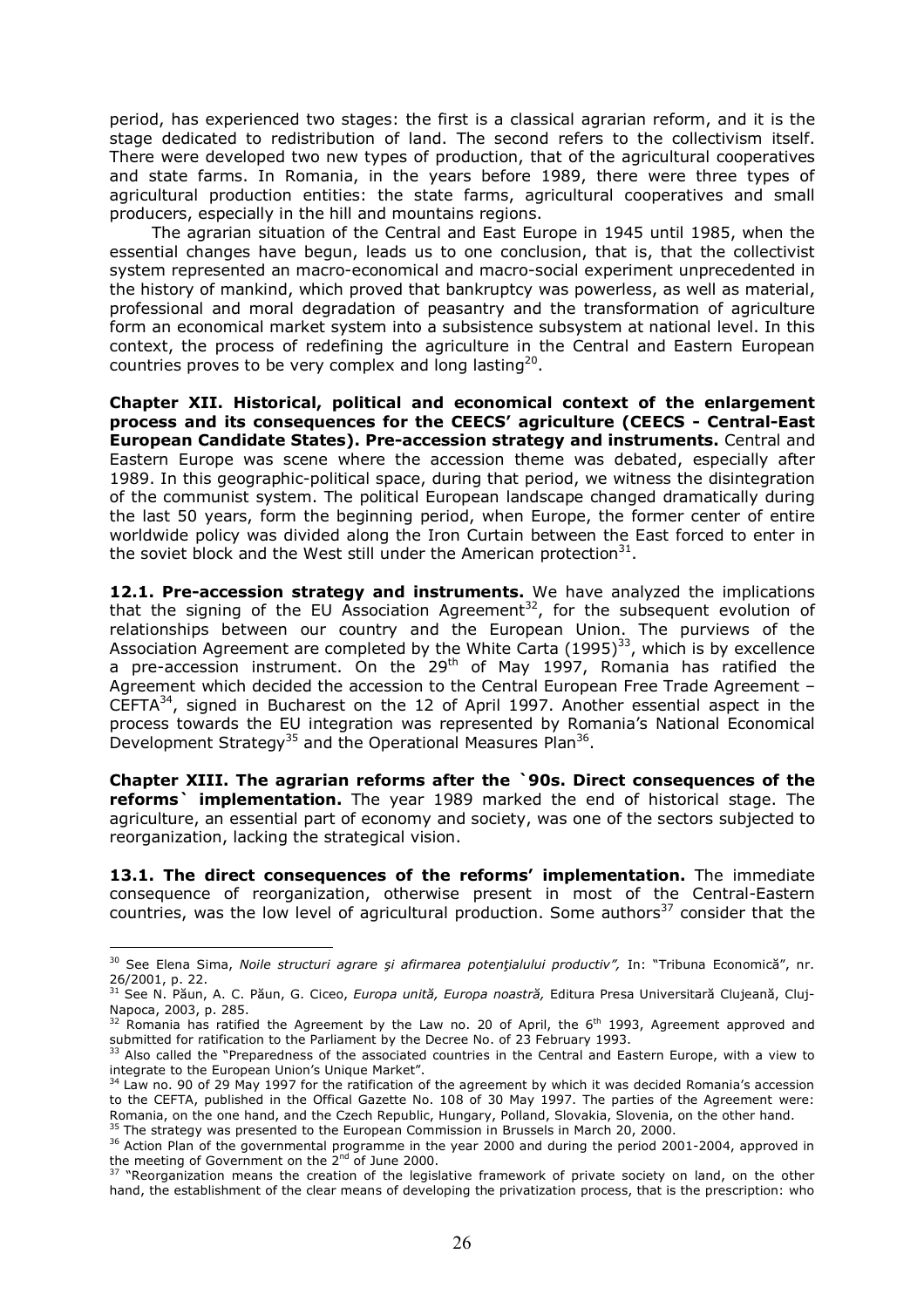main elements of reorganization in the states with transition economy are: the territorial fund reform; decollectivization; privatization and reorganization to different aspects: collapse of the agricultural production; decrease of the number of jobs in the agriculture. From the social point of view, the farmers were affected by the dirigist system; they preferred to remain employed within the state cooperatives or farms.

**13.2. The economical and political context of the Romanian attempts for the integration to the EU**. This subchapter is dedicated to the economical and political context of the Romanian actions to accede to EU, with reference especially to Law no. 18/1991, Law No. 36/1991 regarding the agricultural society and other entities of association for exploitation and valuation of private agricultural capital, Law No. 58/1991 regarding the state agricultural entities privatization, Law No. 54/1998 regarding the juridical circulation of terrains.

**13.3. The Romanian agricultural policy during the transition phase to the market economy.** The agricultural policy measures adopted during this period have varied as an inclusion and intensity sphere. The reform process is enriched and enhanced especially during the last years. Obviously, this evolution is also supported by the pressure exerted by Romania's proposed accession to EU in 2007.

**13.3.1. The beginning of the reorganization process.** The central point of the measures adopted during this period of time consists of the territorial reform. Another course of action of the agricultural policy in Romania referred to prices. Between 1990- 1992, under the political and social pressure, began the process of decollectivization and legal privatization initiation of land belonging to former production cooperatives.

**13.3.2. Improvements and radical changes.** The 1997-2000 period was marked by a series of reviews on the measures adopted in the previous period, as well as by radical interventions of the state in the agricultural sector. The most important changes from previous period were also in the territorial field.

**13.3.3. The acceleration of the reform process and the Romanian approach to the European structures.** Between 2001 - 2003, Romanian agricultural policy has quickly tried to get closer to the CAP coordinates. The focus was on the compliance with the communitary acquis, as well as on the preparation of the institutional structures necessary for implementing the European policy. This time, there have not been major changes in the territorial domain. The land restitution process continued, as the government set the priority to complete it until the end of the year 2004.

**13.3.4. The importance of the active Eastern European agrarian population: a challenge for economical and political reorganization.** Generally, the proportion of agriculture and population working in this sector to GDP is superior to that in the EU-15. This proportion varies from one country to another (between 37 and 4%). Reorganization of the Eastern European agriculture will most certainly involve a dramatic involvement of the agricultural active population. In the subchapter we presented and discussed statistical tables illustrating this situation.

**Chapter XIV. Romania and the agricultural negotiations framework.** Agriculture, in natural and social conditions specific to Romania, was, is and will be, undoubtedly, the essential branch of national economy.

 $\overline{a}$ gets the land and by which criteria…Decollectivization is another ellement of the agricultural reorganization " M. Vincze*, op.cit.,* p. 284-287.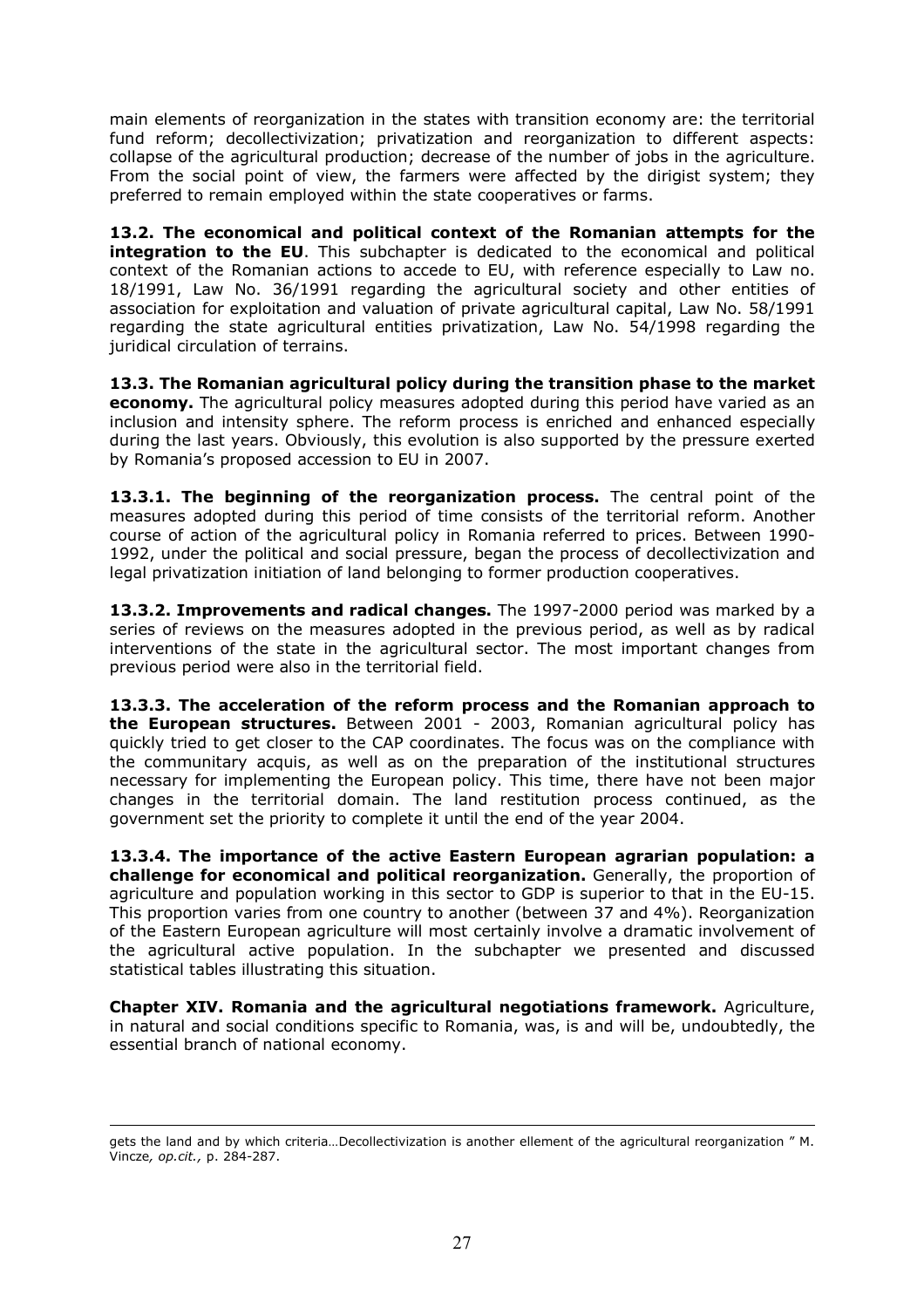**14.1. The Country Reports and the 2005 Monitoring Report<sup>38</sup> 2005, 2006.** In this subchapter we approached both the positive aspects, and the weak points highlighted in each report, and last but not least, the progresses made by our country from one report to another. Of course we have not omitted any Monitoring Report since 2005.

Despite all the critiques expressed in mass-media or in the academic and political environments<sup>39</sup>, we consider that the positive aspects should not be ignored. Jonathan Scheele, head of the European Commission Delegation in Romania, declared in the evening of October 25: "... Progress was made often in very difficult circumstances, but it must continue during the following months. The existence of some problems signaled by the Report is not unexpected or unprecedented. But there is no time to waste by pointing finger and by entering political games of passing the blame from one to another. I continue to believe that Romania can still solve all these problems so that it is ready for accession in January the  $1<sup>st</sup>$  2007. The European Commission - and its Delegation in Romania – is ready to support Romania and its government in the efforts to achieve this objective"<sup>40</sup>.

**14.2. Issues and adjustments needed in Romanian agriculture in the perspective of the future integration to the EU structures.** We will bring into discussion now, just a few ideas. The context of the Romanian accession to EU is one completely special: Romania has a supra-dimensional rural area, a too low productivity, a high-cost agriculture, a precarious mechanization, and last but not least, EU is put in the position of assuming the costs of the Enlargement, very shortly after the precedent one.

**Chapter XV. The specificity of the Central and Eastern European States integration to the EU. Advantages and disadvantages of the mentioned process. The balance of costs and benefits.** In this section, I approached very important aspects for Romania's future, form the integration to EU perspective. Considered to have an increased interest, the issue of benefits and costs related to this process, as well as that of the direct and indirect consequences of integration were approached inside this chapter.

**15.1. The specificity of Central and Eastern European States integration to the EU.** The integration of the countries belonging to this area presents a specific character from the other EU enlargements. This peculiarity is determined by several factors: the large number of states integrated at the same time, as well as the low level of economical development and of the incomes per person compared to the European average. We should not ignore the fact that that the new member states already hold the highest unemployment rate, but also the highest birth rate, which will influence the situation of the European labor market. The integration of the 10+2 states will determine a relative migratory flow due to income discrepancies and life conditions between the two Europes.

 $\overline{a}$  $38$  The monitoring report launched on the 25<sup>th</sup> of October 2005, replaces the Country Report elaborated yearly, during the period when the accession negotiations developed. The monitring Report politically and economically assesses the progresses made by a country in course of accession (according to the Copenhagen criteria), as the capacity of assuming its obligations as an EU member state (according to the communitary acquis), the degree of transposing the communitary acquis into the Romanian legislation.

<sup>39</sup> See Ionuţ Bălan, *Agricultura e varză, cum o facem de Bruxelles?* In: "Săptămâna Finaciară", nr. 48 din 13 februarie 2006; F. Luengo, *La economia de los paises del Este: Autarquia, desintegración e inserción en el mercado mundial,* Madrid, 1999, p. 203; G. Mergos, *Agricultural issues in the integration of the CEEC in the EU*, în Baltas, N.C. Demopoulos, G. Hassid : *Interdependence and cooperation in Europe,* New York, 1998, p. 195. Petre Prisecaru, *Politici comune ale Uniunii Europene*, Editura Economică, Bucureşti*,* 2004, p.70 ; M. Vincze, *op.cit.*, p. 234, takes into consideration the main internal and external risk factors, of economical and political nature, which can generate incertitute in the development of the Romanian agriculture. We remind here some of them: a) from the national environment: policy domination upon agriculture; the weak development of the human capital; underdeveloped infrastructure; the environmental alteration process, etc. b) from the international environment: the economic evolution of the EU; the stipulations of the Uruguay Round and the future continuity of the agricultural trade liberalization; the policy of the international financial institutions (the FMI restrictions, the crediting conditions of the World Bank), etc. <sup>40</sup> http://ştiri.rol.ro/detaliere.php?id=253759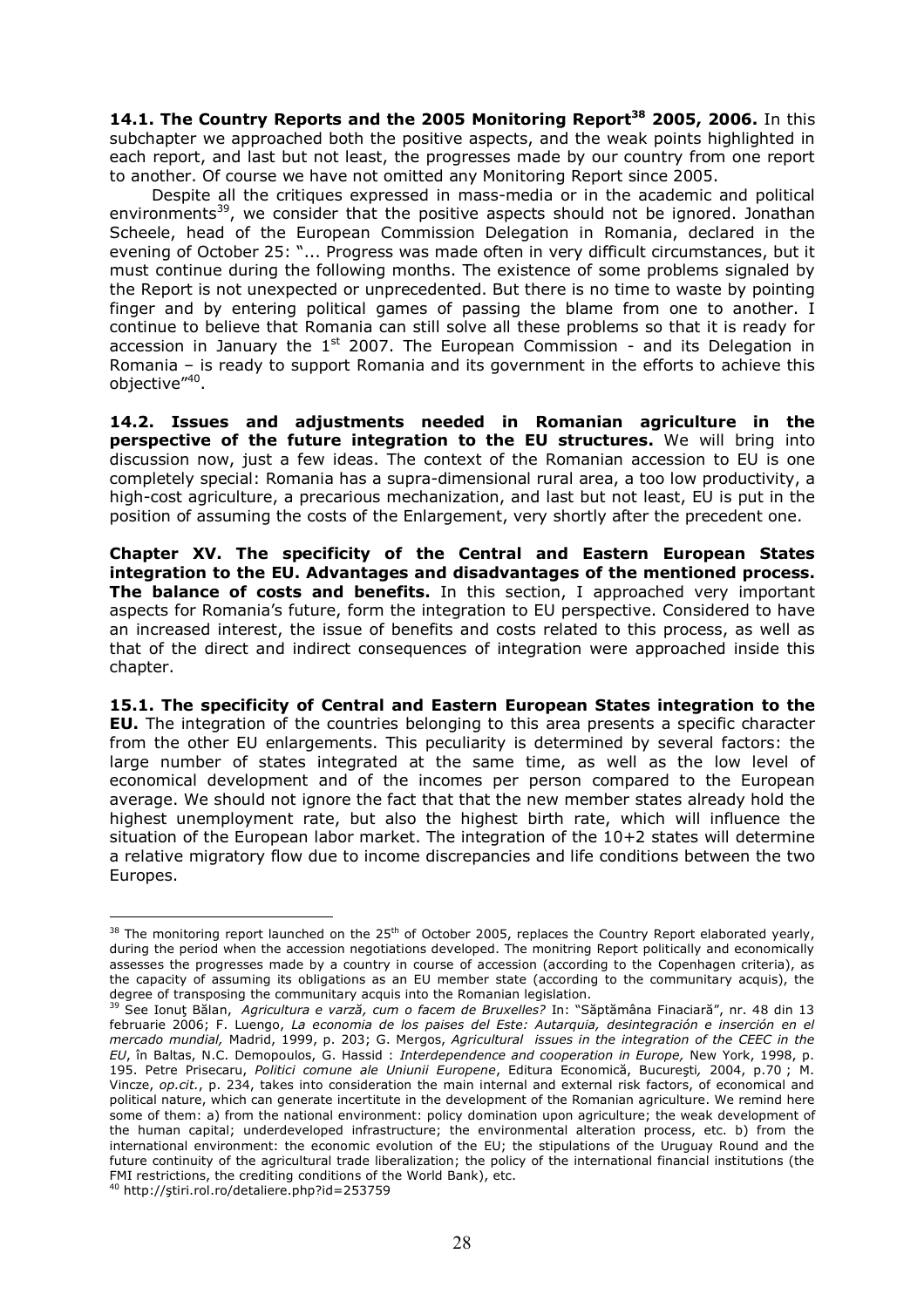**15.2. Consequences of the accession process for the EU and CEECS.** EU enlargement generates also other consequences. It will be the first world agricultural power. In reality, it already occupies the first place as importer of agricultural food products, and it will become the first exporter and will increase its proportion to international exchanges. Nevertheless, the agricultural dowry of the new EU members and the life level difference, on the one hand, and the agricultural potential, on the other hand, represents some of the EU concerns. Agriculture plays a much more important part in the CEECS than in EU, both in the regard of GDP, and in that of the labor force working in agriculture.



Source: after D. Marin, C. Socol, M. Marinaş, *Economie Europeană*, Editura Economică, Bucureşti, 2004, p.64.

**15.3. Advantages and disadvantages of theabove mentioned process. The balance of costs and benefits.** In conclusion, "the benefits and opportunities offered by the enlargement exceed the potential obstacles, costs and risks involved by this process. The enlargement is the external policy most successful act developed by the EU. A delay of this process or its abandonment as a consequence of its non-ratification by any of the EU members, would constitute a major political failure for Europe". In addition, this fact would presume significant costs both for EU, and for the candidate countries. An inadequately managed enlargement process would also be undesirable. Unless EU continues the reforms and changes imposed by that enlargement, it will lose – definitively, perhaps - the chance to make Europe more powerful and more secure, in the interest of its citizens, its neighbors and the world"<sup>41</sup>.

 $\overline{a}$ <sup>41</sup> Wim Kok, *Extinderea Uniunii Europene, realizări şi provocări*, report presented to the European Commission, http://europa.eu.int/comm/enlargement/communication/pdf/kok\_introduction\_ro.pdf , p.6.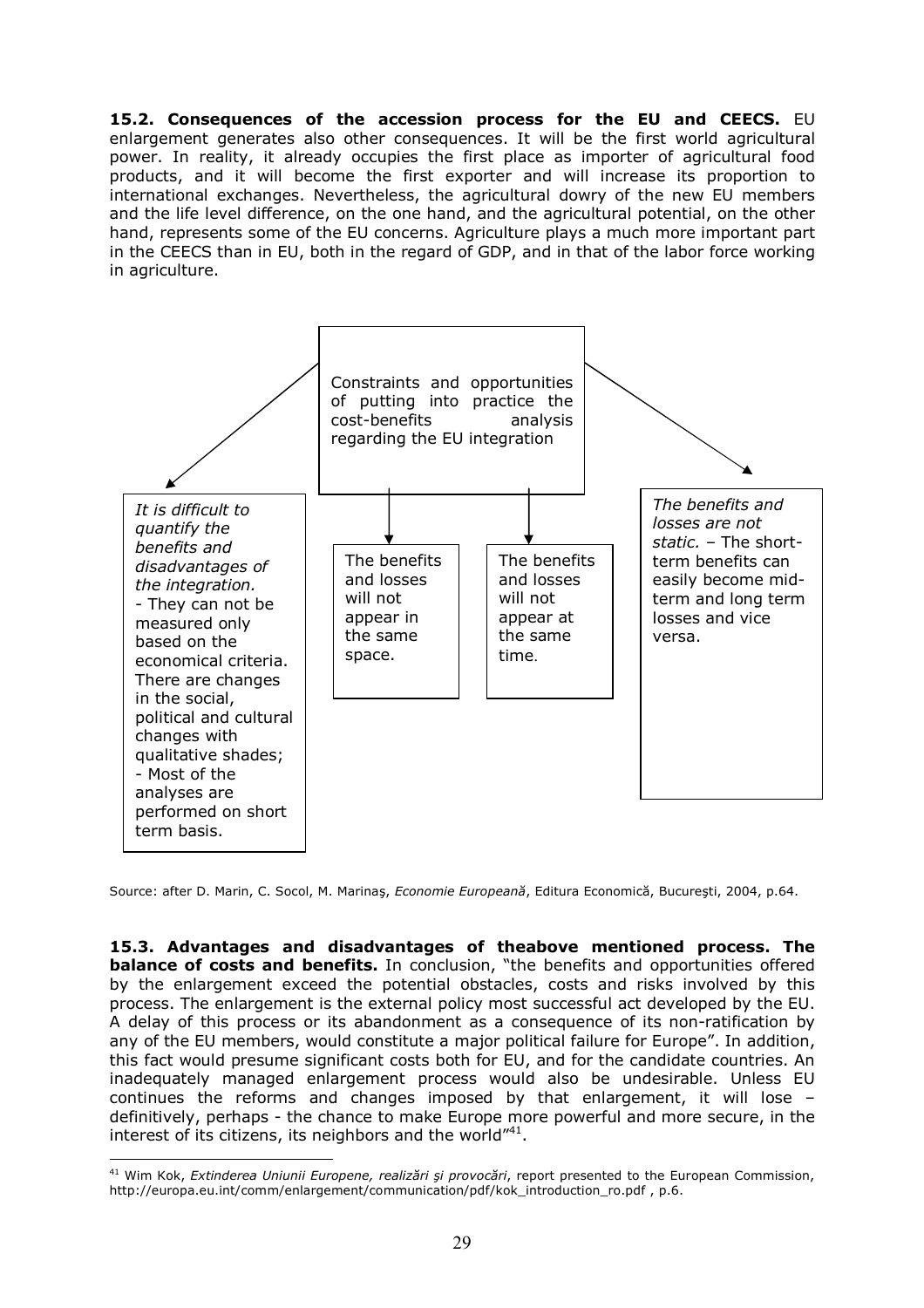**15.4. Proposals for solving the issues related to the enlargement.** These aspects are discussed and studied by M. Baun<sup>42</sup>, who states that enlargement towards the East generated a multitude of approaches and opinions pro and against the enlargement, varying from arguments of political and economical nature until punctual arguments related to achieving a certain number of well-defined accession criteria. The objectives of the agrarian sector integration process of CEECS into CAP pursue: an unique agricultural sector, high competitivity and profitability, minimal interventions from governments in the marketing and production problems.

**Chapter XVI. The impact of the CAP upon other political fields: environment and social policy.** We discussed the significant implications of this sector on other political areas.

**16.1. The Common Agriculture Policy – supporting the sustainable agriculture in a global environment.** It is clear now that environment is a field in which the enlargement process generates substantial benefits. The EU accession perspective enhanced the significance of the environmental policies from the future member states and helped them clean the polluted industrial areas, improve the health state of the population, reduce the deterioration degree of forests, fields and farms, protect the natural habitats and safely manage wastes. The investments in the environmental protection and the modern technologies will enhance the economical efficiency and productivity in this field. The EU environmental legislation imposes creation of the environmental institutions, elaboration of the solutions specific to each country and mobilization of the funds necessary to their implementation. All future member states have become of the European Environmental Agency. The updated and improved industries, as well as pollution mitigation will be in the benefit of both the above mentioned countries and of those from the EU.

CAP has to deal with new challenges generated by the new realities directly affecting agriculture. The CEECS integration into the EU, introduction of the "sustainable development" concept, which is among the EU priorities, as it is one of the principles which should set the basis for every communitary action<sup>43</sup>.

**16.2. Implications of the agriculture in the social transformations.** Evolutions produced within the CAP were due not only to the changes in agriculture, but they represented also a feed-back to the needs of society. Among these, there is the increasing concern regarding food hygiene and safety and animal protection. In these fields, CAP and other EU policies were considerably enhanced since 1990 until now. An important step was made in 2008, when the green paper on agricultural product quality was launched.This green paper initiates a broad public consultation on quality policy and addresses the issue of simplification and reduction of administrative burden, in particular with regard to marketing standards, certification schemes and geographical indication systems.

#### **Conclusions**

Along the 50 years that passed ever since its beginning, the evolution and the contents of the integration process have experienced remarkable changes. The political integration process followed its own course along the history, often marked by ups and downs. "The problem of regional integration, situated in the interwar period somewhere at the periphery of political debates, has become one of the central themes of debate. Despite

 $\overline{a}$ <sup>42</sup> M. Baun, *Enlargement*, In: vol. L. Cram, D. Dinan, and N. Nugent, *Developments in the European Union*, London, Macmillan, 1999, p. 269-289.

 $43$  This concept began to be use at the beginning of the  $30s$ , but since 1983, the World Commision regarding the Environment defines it as a the development capable of satisfying the present generation needs, without compromising the chance of the future generation to satisfy, in their turn, their own needs.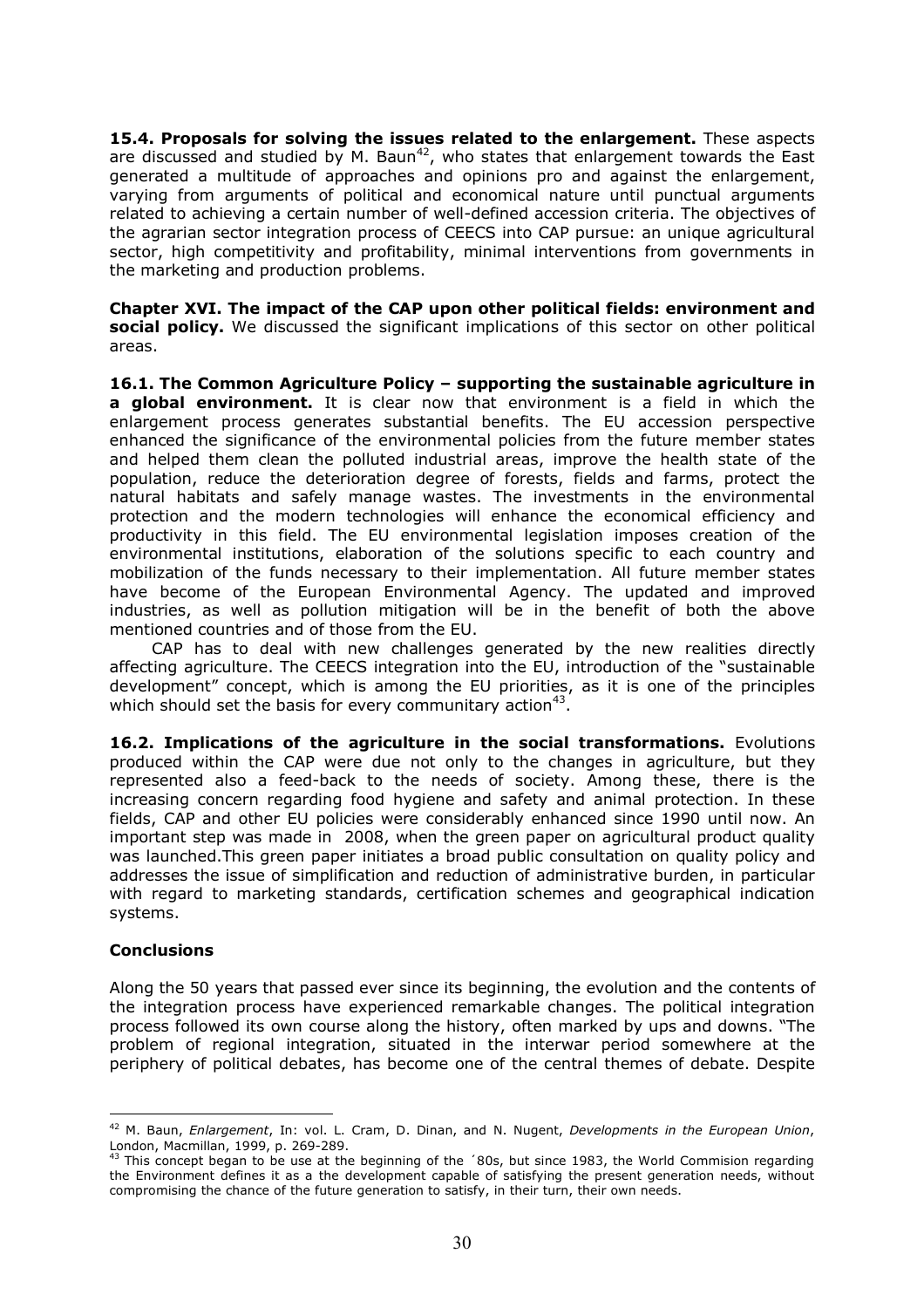the political vicissitudes, it remained ever since the center of the European political agenda"<sup>44</sup>.

Agriculture<sup>45</sup> was traditionally one of the priorities of the European policy representatives, especially during the negotiation of the Treaty of Rome, when the memory of the after war food shortage was still alive. The Western Europe had not succeeded in outrunning – despite the support offered by the Marshall Plan and the efforts to coordinate the development policies within the OECD – the economical regress and the disequilibrium caused by the war years. The European agricultures, even the modern ones (Great Britain, Holland, Denmark) were less mechanized, they used small amounts of fertilizers, and the part of the phytosanitary products was ignored. The economic arguments regarding the establishment of a common agricultural policy refer to at least four aspects:

1. The equity argument: refers to fighting against poverty in the rural environment, the decrease of long term agricultural products, high rate of labor force exits from the agricultural sector – the decrease of the agricultural income – social problems;

2. The efficiency argument: refers to the need of increasing work productivity, stabilization of agricultural markets;

3. The external trade argument: "the need for the European trade fluidity with agricultural products, the wish of the exporter countries to ensure the certitude of the product supply of the world market"<sup>46</sup>.

4. The market failure argument refers to low mobility of the production factors in the agriculture, the cyclical nature of the incomes resulting from agriculture, agricultural products prices instability.

Other authors<sup>47</sup>, consider that among the argument at the basis of CAP establishment were also: the importance of the agricultural sectors compared to other economical activities, the large number of less favored regions and the need to implement the necessary measures in order to diminish the structural deficiencies with a view to maintain the production level, the difficulties met in the attempts to balance the agricultural production, combined with constant food demand, etc.

The Common Agricultural Policy is the first policy which becomes communitary<sup>48</sup>, the first which could be called integrationist in the real sense of the word. There must be mentioned, from the very beginning, that the "common policy" term truthfully reflects one of the CAP's defining features, as, in the case of almost 90% of the agricultural products, the decision no longer belongs to the member states, but to the European Union and because the national agricultural policies were replaced by common regulations for the operation of the markets and by products trading.

CAP is also a legislative framework, as it is composed of a series of norms and mechanisms which regulate production, agricultural products trade in the EU; every day rural development gains a greater importance. Other sources of information<sup>49</sup> see the Common Agricultural Policy as a sector oriented towards the development of a modern agriculture, capable of ensuring a reasonable level of life to rural population, stabilization of markets and ensuring the supply of consumers at reasonable prices. Except the fact that it sets the basic objective, the agricultural directive defines the principles sustaining the CAP.

<sup>44</sup> N. Păun, A. C. Păun, G. Ciceo, *op.cit.*, p. 283.

<sup>&</sup>lt;sup>45</sup> The term agriculture is used restrictively for the vegetal and animal production activity, while the general sens is the entire agroalimentary system" in M. Vincze, *op. cit.,* p. 9.

<sup>46</sup> D. Marin, C. Socol, M. Marinaş, *Economie Europeană*, Editura Economică, Bucureşti, 2004, p. 260.

<sup>47</sup> M. Profiroiu, I. Popescu, *Politici europene*, Editura Economică, Bucureşti, 2003, p. 61.

<sup>&</sup>lt;sup>48</sup> Regarding the concept of agricultural policy, there are numerous definitions in the specialty literature, M. Vincze, *op.cit.*, p. 36, offers us some of these: "Definition 1: the agricultural policy represents the ensemble of the juridical, executory and administration measures, which, directly or indirectly, influence the development and valuation of agricultural policy, with the purpose to improve the production and the level of life for the agricultural producers. Definition 2: the agricultural production is the ensemble of state implications in influencing the food and agricultural products demand and supply factors. Definition 3: the agricultural production is the ensemble of public activities oriented mainly towards the agricultural exploitation and agribusiness sectors, influencing the individual producers and companies in their decisions on: what and how much they produce? how to produce? For whom to produce?".

<sup>49</sup> http://www.gov.ro/presa/documente/200403/040301-anexa3.pdf.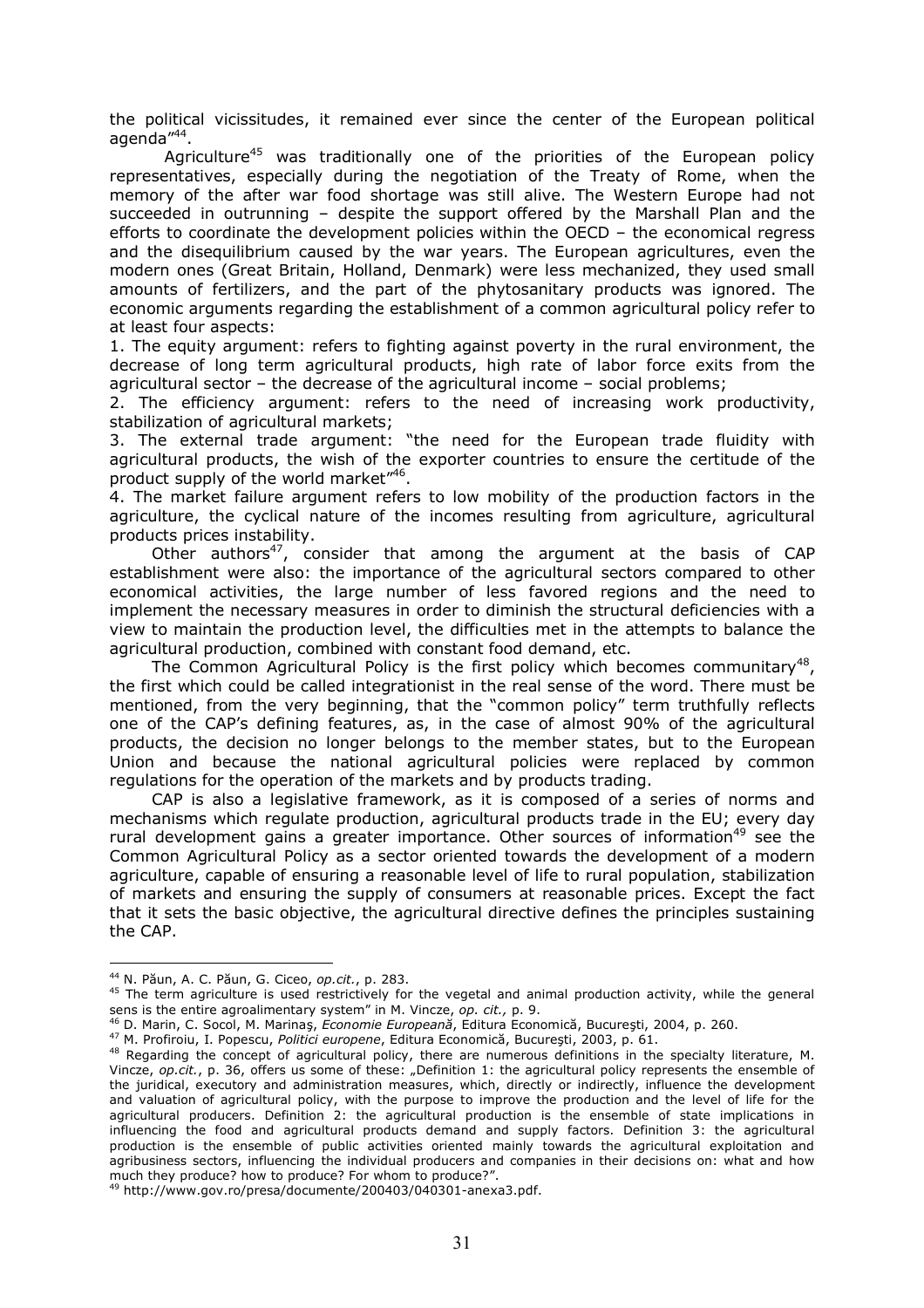Nowadays agricultural policy no longer resembles the one initially designed. First because CAP was very much simplified by combining, in a unique payment, of the different direct payment diagrams, granted to the farms. On the other hand, it transformed into a more efficient mechanism, which achieves several objectives at a lower cost. A policy which swallowed in the past two thirds of the total budget of the EU, it absorbs now less than a half of it, and the figure will decrease to a third in ten years. While the costs are decreasing, the inclusion area is constantly expanding as a consequence of the introduction of a comprehensive rural development policy, which supports the diversity, reorganization and evolution of the areas and sectors of rural economy in the entire European Union.

EU enlargement will transform it into world's first agricultural power. There are two ideas supporting this enlargement phenomenon: one of political inspiration, which estimates that the candidates have no natural right to join the EU, and the other one is of economic nature, and it rejects the idea of some indisputable rights existence, imposing a detailed examination of aspirant condition to the EU member status, refusing the negotiate with those countries that have not met the pre-established requirements. According to the Treaty of Rome, there are no geographical limits or other restrictions which forbid a state to participate in EU, the main condition to become an EU member is that the country should share the European values<sup>50</sup>. The factors influencing the European Union geopolitics in 2000 are different of those in the early '90s. EU attempts by institutional reforms to make the actions flexible in order to comply with the new trend of globalization<sup>51</sup>. "The way to Europe is not easy. It asks for sacrifices, economical, political and social costs. Beyond these sacrifices, there is a dream waiting for us, postponed until now, that of building the Magna Europe, based on peaceful principles, by political-economic cooperation and democracy protective measure<sup>"52</sup>. The main difficulties that CAP will have to answer will result from the emphasis of structural and regional disparities, both as an enlargement consequence, and as an effect of the present policy and external pressures made within the World Trade Organization (WTO).

During the last decade we have experienced if not a green revolution – from the ecological perspective – at least a green evolution in the agricultural policy<sup>53</sup>. Nowadays, consumers have other expectations that when the CAP was initiated. 91% of the EU citizens believe that one of the essential activities of the Common Agricultural Policy is to guarantee food safety. 89% consider environmental protection to be another basic function. The new agricultural policy has taken the responsibility of these consumers' new expectations, setting up a solid basis for our rural patrimony preservation, in order to produce the required agricultural merchandise, at the same time ensuring the position on the world market.

 As it was proclaimed in - Common Agricultural Policy for European Public Goods-Declaration of a Group of Leading Agricultural Economists<sup>54</sup>: the future role of the CAP should be to give farmers appropriate incentives to deliver European public goods demanded by society, particularly in the environmental realm. This includes the fight against climate change, the protection of biodiversity, and water management (avoiding pollution, scarcity and floods). By contrast, maintaining a diverse, traditional, well-kept landscape is primarily a national, not European, public good: most benefits will be reaped

 $^{50}$  The enlargement notion set the basis of the original idea of Europe. Article 237 of the Treaty of Rome stipulates that "all the European states can submit their candidature in view of integration into the Community". The Union enlargement is a real challenge both to the East, and for the West. The economical and political proportion of the European Union on the world scene will depend on the quality of reforms, communitary intervention mechanisms, structural funds, common agricultural policy, the institutional reforms indispensable to guarantying the viability of the new Union and its future operation rules. The integration to the EU is by itself a central element of the above mentioned reforms' process.

<sup>51</sup> N. Păun, A. C. Păun, G. Ciceo, *op.cit.*, p.165.

<sup>52</sup> *Ibidem,* p.173.

<sup>53</sup> Cf Eugène Leguen de Lacroix, *op.cit*, p.1.

<sup>54</sup> http://www.reformthecap.eu/Declaration-on-CAP-reform/Declaration-on-CAP-reform-summary

<sup>(</sup>A Common Agricultural Policy for European Public Goods: Declaration by a Group of Leading Agricultural Economists)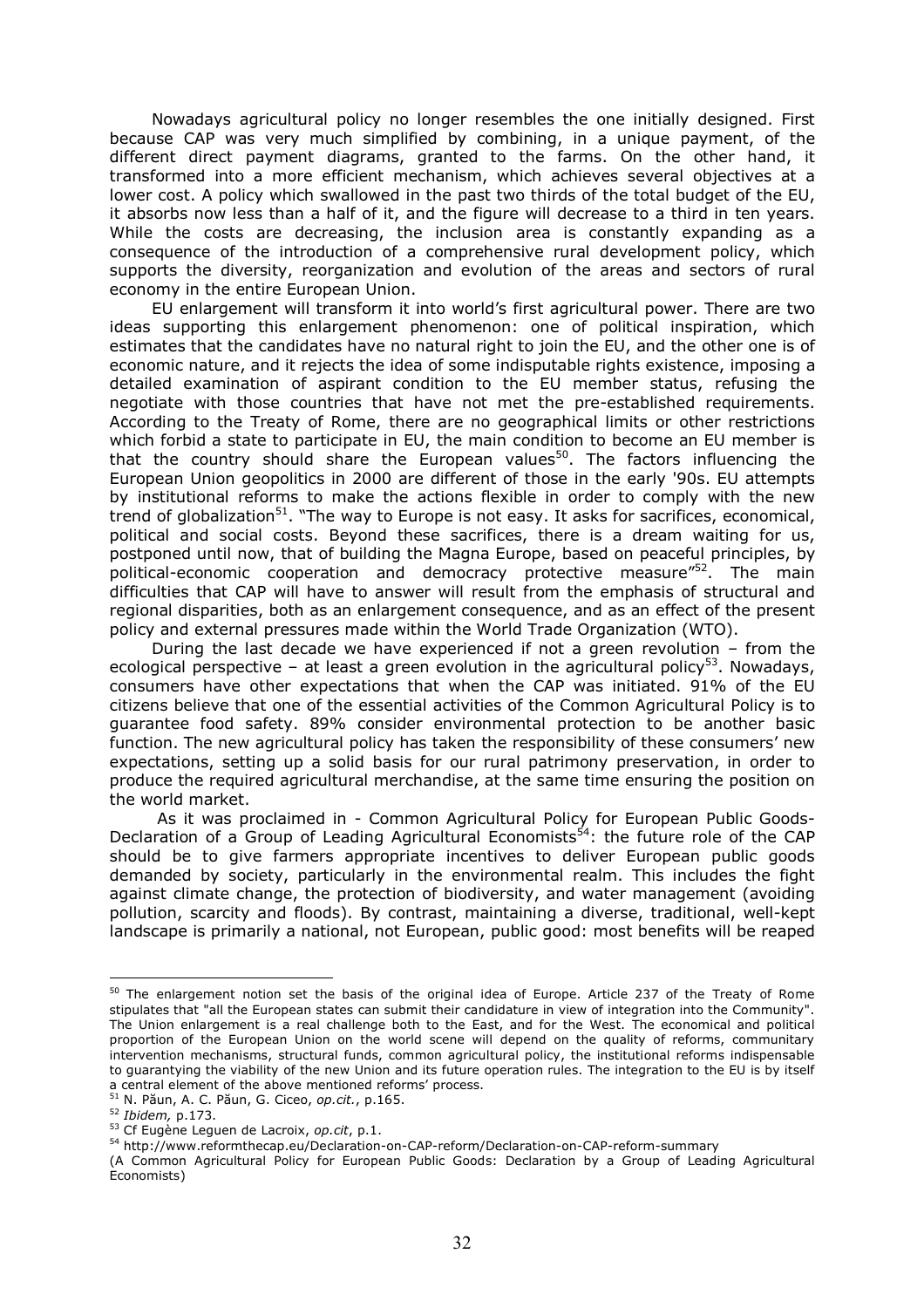within the country – by direct enjoyment, as an advantage to attract qualified human resources or through tourism.

The evolution perspective of the EU depend on the way in which the interests, sometimes controversial, will be dealt with and solved, in the context of such a large internal variety and taking into account the relationships with the countries wanting to gain a place in a general welfare territory.

Paradoxically a victim of its own success, CAP represented and still represents one of the most controversial communitary policies. CAP represented an important success in the integration process of the European Community. The success of the common policy in the field of agriculture and the example of solidarity it offered, stimulated the European integration on all fields – economical, political, social and institutional. As a pathfinder in the integrationist process, we state that the Common Agricultural Policy is one of the foundations on which the present European Union was built.

#### **References**

- Baun M., 1999 *Enlargement*, in Cram L., Dinan D., and Nugent N., *Developments in the European Union*, Edition Macmillan, London.
- Bălan I., 2006 *Agricultura e varză, cum o facem de Bruxelles?* In: "Săptămâna Finaciară", no. 48 din 13 februarie 2006.
- Calvo F., 2001 *La PAC: Politica Agricola Comunitaria. Agricultura y Soberania Agroalimentaria*, lucrare prezentată cu ocazia Seminarului Internaţional FEMTAA, Madrid.

Coudenhove-Kalergi R. N., 1997 *Pan-Europa,* Editura Pro Europa, Târgu-Mureş.

- Gosser A., 1978 *Les Occidentaux. Les pays d'Europe et les Etats Unis depuis la guerre*, Paris.
- Howarth R. W., 1990 *Farming for Farmers? A Critique of Agricultural Support Policy,* Hobart Paper, no. 20, Londra.
- Keynes M., 1965 *The General Theory of Employment. Interest and Money* (1936), Reprint. New York: Harcourt, Brace & World, Harbinger Books.
- Kok W., (undated) *Extinderea Uniunii Europene, realizări şi provocări*, report presented to the European Commission, available at http://europa.eu.int/comm/enlargement/communication/pdf/kok\_introduction\_ro. pdf
- Ledent A., Burny P., 2002 *La politique agricole commune des origines au 3e millénaire,* Les Presses agronomiques des Gembloux, Gembloux.
- Leguen de Lacroix E. (ed.), 2004 *Politica Agricolă Comună pe înţelesul tuturor,* Comisia Europeană, Direcţia Generală pentru Agricultură, Octombrie, Bruxelles.
- Lomo de Espinosa J., 1998 *La nueva política agraria de la Unión Europea,* Editura Encuentro Ediciones, Madrid.
- Luengo F., 1999 *La economía de los países del Este. Autarquía, desintegración e inserción en el mercado mundial,* Madrid.
- Luţaş M., Câlea S., 2005 *Economie Europeană,* Editura Imprimeria Ardealului, Cluj-Napoca.
- Marin D., Socol C., Marinaş M., 2004 *Economie Europeană,* Editura Economică, Bucharest.
- Mergos G., 1998 *Agricultural Issues in the integration of CEEC in the EU,* In: Baltas N. C. et al, *Economic Interdependence and Cooperation in Europe,* New York.
- Păun N., Păun A. C., Ciceo G., 2003 *Europa unită, Europa noastră,* Editura Presa Universitară Clujeană, Cluj-Napoca.
- Popescu G., 1999 *Politici Agricole. Acorduri Europene,* Editura Economică, Bucharest.
- Prisecaru P., 2004 *Politici comune ale Uniunii Europene,* Editura Economică, Bucharest.

Profiroiu M., Popescu I., 2003 *Politici europene,* Editura Economică, Bucharest.

Rodriguez J., 1983 *Spain: The Agriculture Sector,* In: Sаmpedro J., Payno J., *The Second Enlargement of the European Community: A case Study of Greece, Potugal and Spain,* Macmillan, London.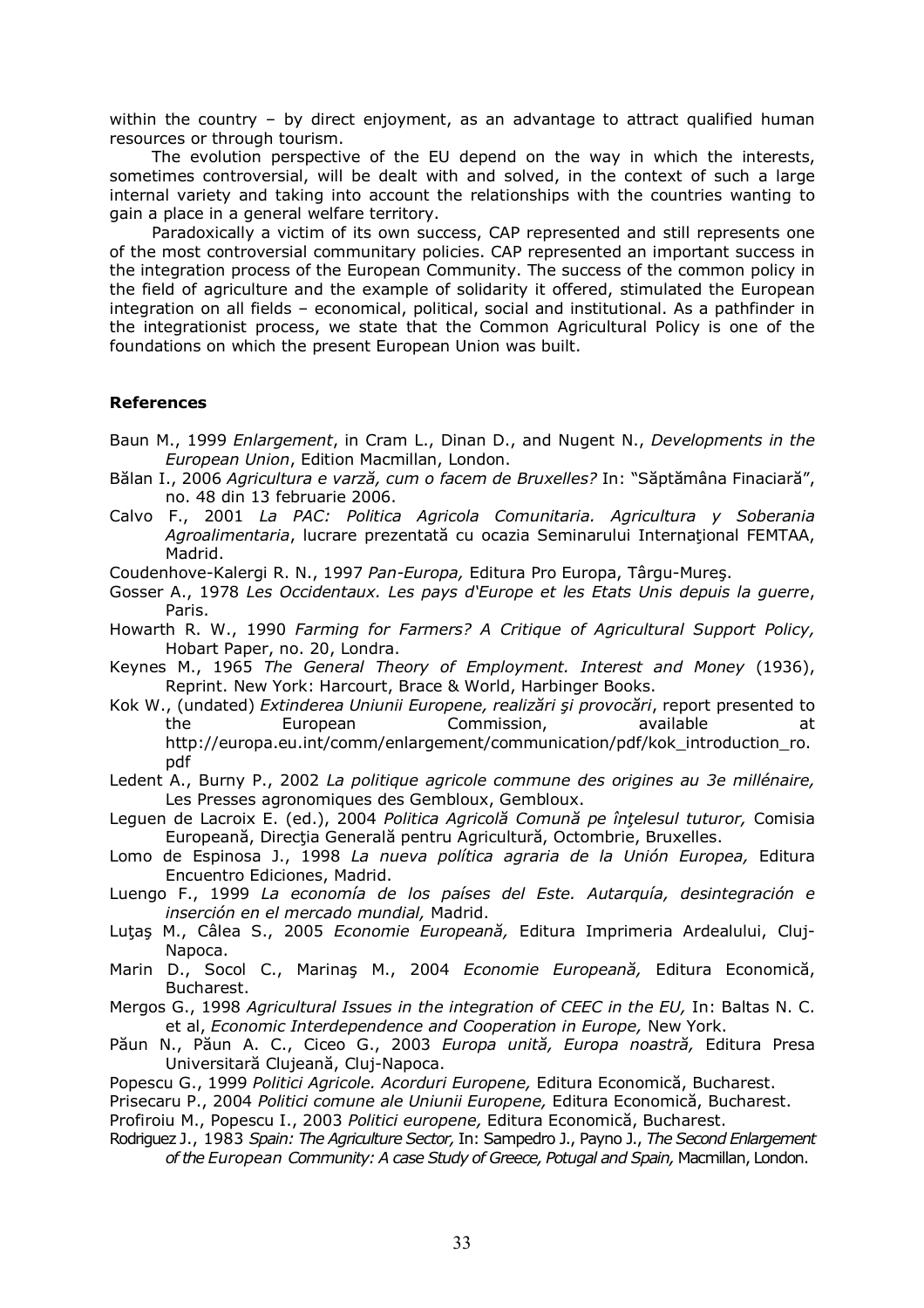- Sima E., 2001 *Noile structuri agrare şi afirmarea potenţialului productiv".* In: "Tribuna Economică", no. 26.
- Şandru D., 2000 *Reforma agrară din 1945 în România,* Editura Institutului Naţional pentru Studiul Totalitarismului, Bucharest.
- Vincze M., 1999 *Politici agricole în lume. Teorii şi realităţi,* Editura Presa Universitară Clujeană, Cluj-Napoca.
- Zahiu L., Dachin A., 2001 *Politici agroalimentare comparate,* Editura Economică, Bucharest.
- *\*\*\*,* 2005 *Ghid legislativ pentru agricultură ecologică. Legislaţia naţională armonizată cu Legislaţia Comunitară,* Editura Risoprint, Cluj-Napoca.
- \*\*\*, 2003 OCDE, Farm houshold incomes in OECD countries.
- \*\*\*, 2002 *Unión Europea,* versiune revizuită a Tratatului Uniunii Europene şi a Tratatului constitutiv al Comunităţii Europene, Buletinul Oficial al Comunităţilor Europene 2002/C 325/01, 24.12.2002.
- \*\*\*, 2000 *Ghid legislativ pentru agricultură ecologică. Legislaţia naţională armonizată cu Legislaţia Comunitară,* Editura Risoprint, Cluj-Napoca.
- \*\*\*, 2000 FAO, *The State of Food and Agriculture*, Rome, 2000;
- \*\*\*, 2000 OCDE, *Evaluarea politicilor agricole România- Agricultură şi alimentaţie,* editura Profitul agricol, România.
- \*\*\*, 1999 FAO, *Anuarul Statistic*, vol. 58.
- \*\*\*, 1998 MAAP, *Evoluţia sectorului agroalimentar în România,* Editura Expert, Bucharest.
- \*\*\*, 1998 MAAP, *Programul pentru Asistenţă Socială acordată Agriculturii şi Sectorului de Dezvoltare Rurală* (SAPARD).
- \*\*\*, 1998 Tribuna Economică, no. 51-52, Bucharest.
- \*\*\*, 1999 *Unión Europea, Recopilación de los Tratados*, vol. I, Madrid.
- \*\*\*, 2002 *Uniunea Europeană: instituţii, procese decizionale*, lucrare elaborată în cadrul Proiectului PHARE Ro 06.08.02, Lucrarea face parte din Seria Micromonografii – Politici Europene (http://www.ier.ro/Proiecte/Brosuri/Eu.pdf).

#### Reports:

- CES, 1997 *Implicaciones para la PAC de la adhesión de los países de la Europa Central y Oriental*, Luxemburgo.
- European Commission, *Regular Report from the Commission on Romania's Progress towards Accession, 1998*.
- Comisión Europea, *Europa... Preguntas y respuestas, ¿cómo gestiona la Unión Europea la agricultura y la pesca?,* Luxemburg, 1998 I;
- Comisión Europea, *Fact Sheet, programa especial para la adhesión de los PECOS*, Luxemburgo, 1998 II.
- European Commission, *Regular Report from the Commission on Romania's Progress towards Accession,* 1999*.*
- Comisión Europea, *Agenda 2000... Fortalecer y ampliar la Unión Europea,*  Luxemburg*,*1999 I.
- European Commission, *Regular Report from the Commission on Romania's Progress towards Accession,* 2001*.*
- European Commission, *Regular Report from the Commission on Romania's Progress towards Accession,* 2002.
- European Commission, Department of Agriculture, *Enlargement and Agriculture: Successfully integrating the New Member State into the CAP. Issues Paper*, Brussels, 2002.
- European Commission, Department of Agriculture, *Agriculture in the European Union. Statistical and Economic Information*, Brussels, 2002.
- Comisia Europeană, *Enlargement and Environment: Questions and Answers*, Brussels, 2002.
- Consiliul Uniunii Europene, *Concluziile Preşedinţiei Consiliul European de la Bruxelles*, *24-25 octombrie 2002*, no. 14702/02.
- European Commission, Department of Agriculture, *CAP Reform Summary*, Brussels, 2003.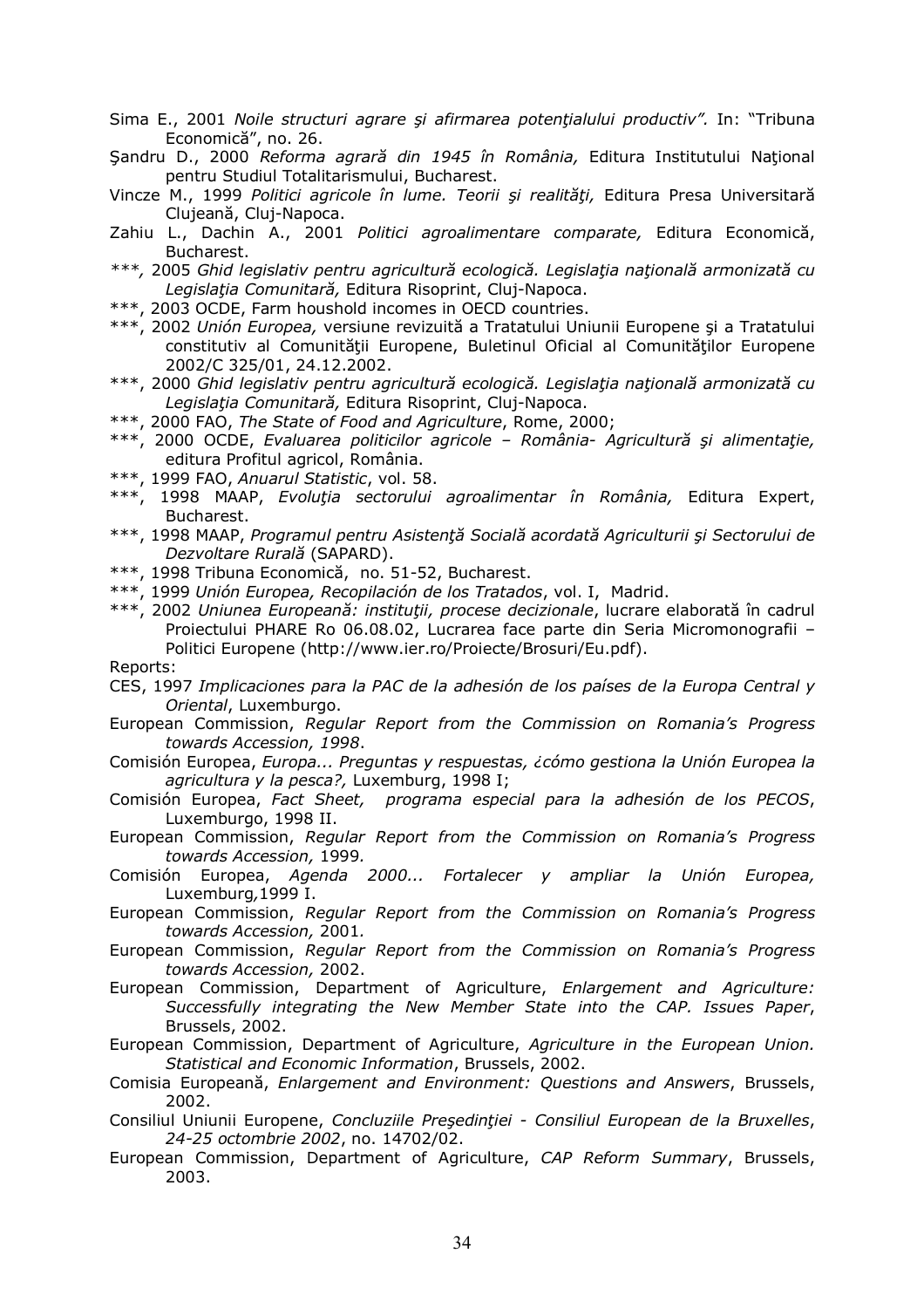European Commission, Department of Agriculture, *Countries Eurobarometer. Public opinion in the Countries Applying for European Union Membership*, Brussels, 2003.

European Commission, Department of Agriculture, *CAP Reform – A Comparison of Current Situation, MTR Communication (July 2002), Legal Proposals (January 2003) and Council Compromise (June 2003)*, Brussels.

European Commission, *Report on the UE Results of the the UE Negotiations on the Accession of Cyprus, Malta, Hungary, Poland, Slovak Republic, Latvia, Estonia, Lithuania, Czech Republic and Slovenia to EU*, Brussels, 2003.

Ministerul Agriculturii, Alimentaţiei şi Pădurilor, *Strategia agricolă şi rurală pentru aderarea la Uniunea Europeană,* 2003.

Commission of the European Communities, COM(2009) 128 final, Communication from the Commission to the European Parliament and the Council, A simplified CAP for Europe- a success for all, Brussels, 18.3.2009 (available at http://eurlex.europa.eu/LexUriServ/LexUriServ.do?uri=COM:2009:0128:FIN:EN:PDF, last view 1.12.09)

Council Regulation (EC) No 1234/2007 of 22 October 2007 establishing a common organisation of agricultural markets and on specific provisions for certain agricultural products (OJ L 299, 16.11.2007, p.1).

European Communities, EU budget 2009- Sustainable development and innovation at the core of the EU budget, 2009, Ofice for Oficial Publications of the European Communitie, Luxembourg.

Archives:

DGAS, Fond Colecţia Reforma agrară din 1921, dosarul 1/1925, f.13

DGAS, Fond Colectia Reforma agrară din 1921, dosarul 2/1925, f.145

DGAS, fond Colecția Reforma Agrară din 1921, dosarul 3/1927, f.17

A.S.B., fond C.R. Carol, dosar 5/1934, f.25.

Web pages:

http://www.cdep.ro/comisii/buget/pdf/1997/rp319.pdf

http://www.cidobe.org

http://www.cor.eu.int

http://europa.eu.int/comm/agriculture/mtr/index\_es.htm

http://europa.eu.int/comm/agriculture/capreform/cbp.pdf

http://europa.eu.int/comm/public\_opinion

http://europa.eu.int/eur-lex/lex/es/treaties/dat/11994N/htm/11994N.html

http://europa.eu.int/scadplus/leg/fr/lvb/l11096.htm

http://www.eurostat.com

http://faculty.washington.edu/krumme/papers/sombart.html

http://www.gov.ro/presa/documente/200403/040301-anexa3.pdf

http://ww.ier.ro/Tratate/11957 E\_ROMA.pdf

www.info-europa.fr/document.dir/fich.dir/QR00357.htm

http://www.infoeurop.ro/docs/

http://www.infoeuropa.ro/ieweb/imgupload/10+2\_intrebari\_despre\_agricultura\_si\_dezvo ltare\_rurala.pdf

http://www.ipp.md/

http://www.oecd.org/

http://www.prefecturabacău.ro/portal/djs/content/infostat/info/pdf/2002/10/2002-10- 16-19.pdf

http://www.referatele.com/referate/economie/online12/SUA-in-cadrul-sistemuluicomercial-international-referatele-com.php

http://ue.eu.int

http://www.reformthecap.eu/Declaration-on-CAP-reform/Declaration-on-CAP-reformsummary (A Common Agricultural Policy for European Public Goods: Declaration by a Group of Leading Agricultural Economists)

http://news.bbc.co.uk/2/hi/4407792.stm

http://ec.europa.eu/agriculture/cap-post-2013/index\_en.htm

http://europa.eu/rapid/pressReleasesAction.do?reference=IP/08/1749&format=HTML&ag ed=0&language